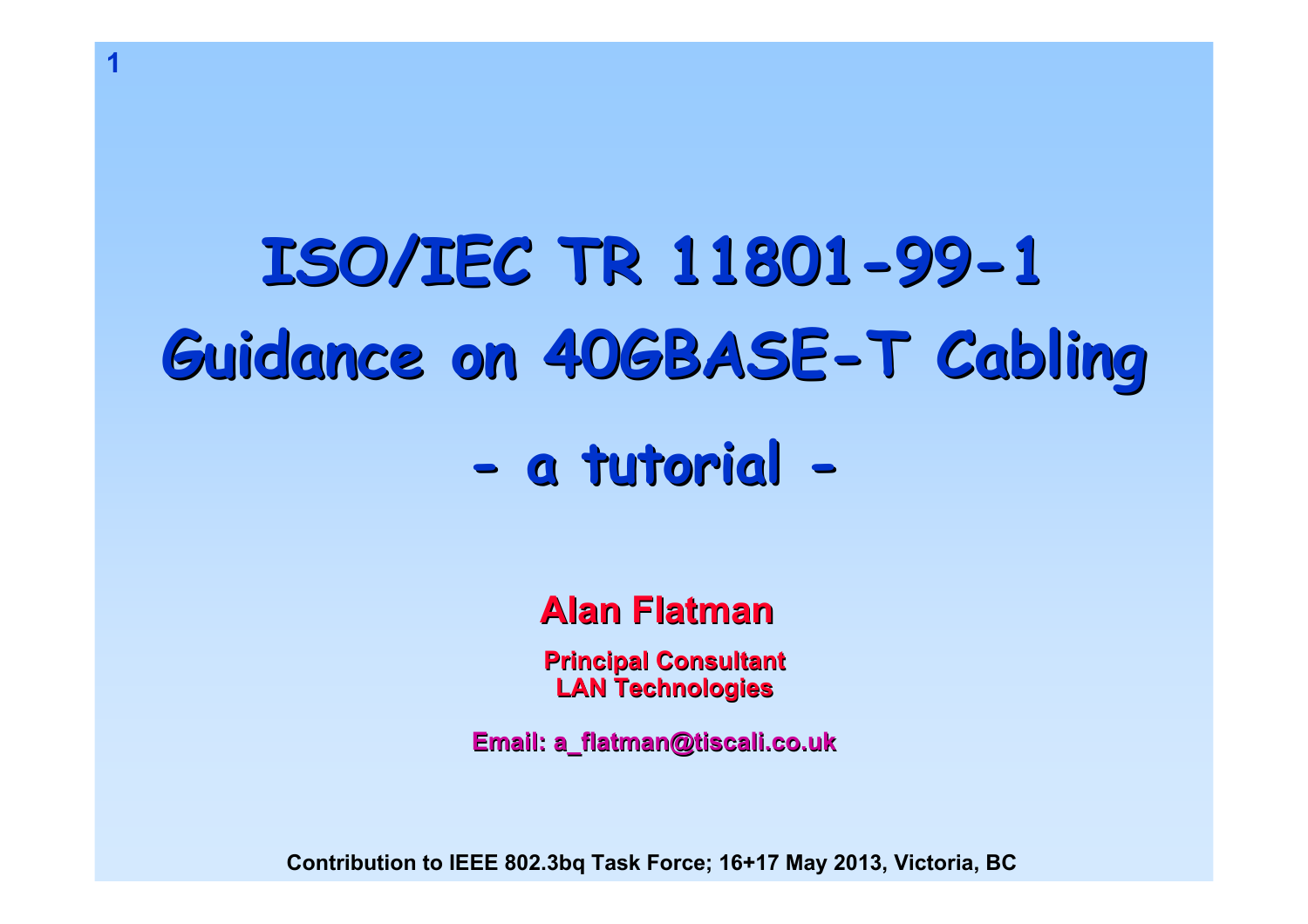# **Content**

- **1.introduction to ISO/IEC SC25 WG3**
- **2.overview of ISO/IEC TR 11801-99-1**
- **3.motivation for this technical report**
- **4.comparisonof new/existing cabling**
- **5.plan for completion and next steps**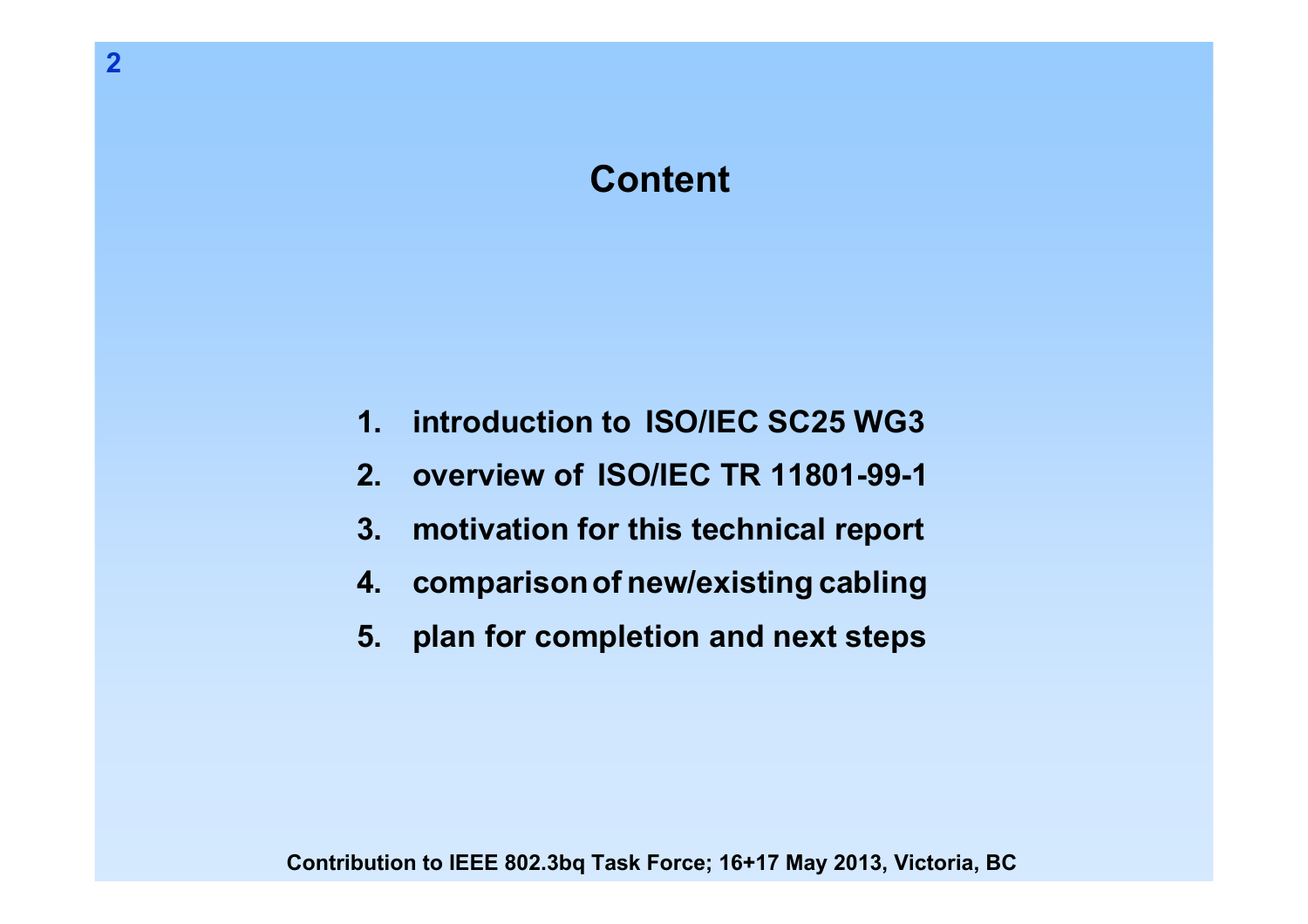#### **Who are ISO/IEC SC25 WG3?**

- ¾ **International cabling systems group**
- ¾ **SC25: Interconnection of IT Equipment**
- ¾ **WG3: Customer Premises Cabling**
- ¾ **active participation by 20+ nations**
- ¾ **information flow with TIA via US NB**
- ¾ **WG3 meets twice a year on average**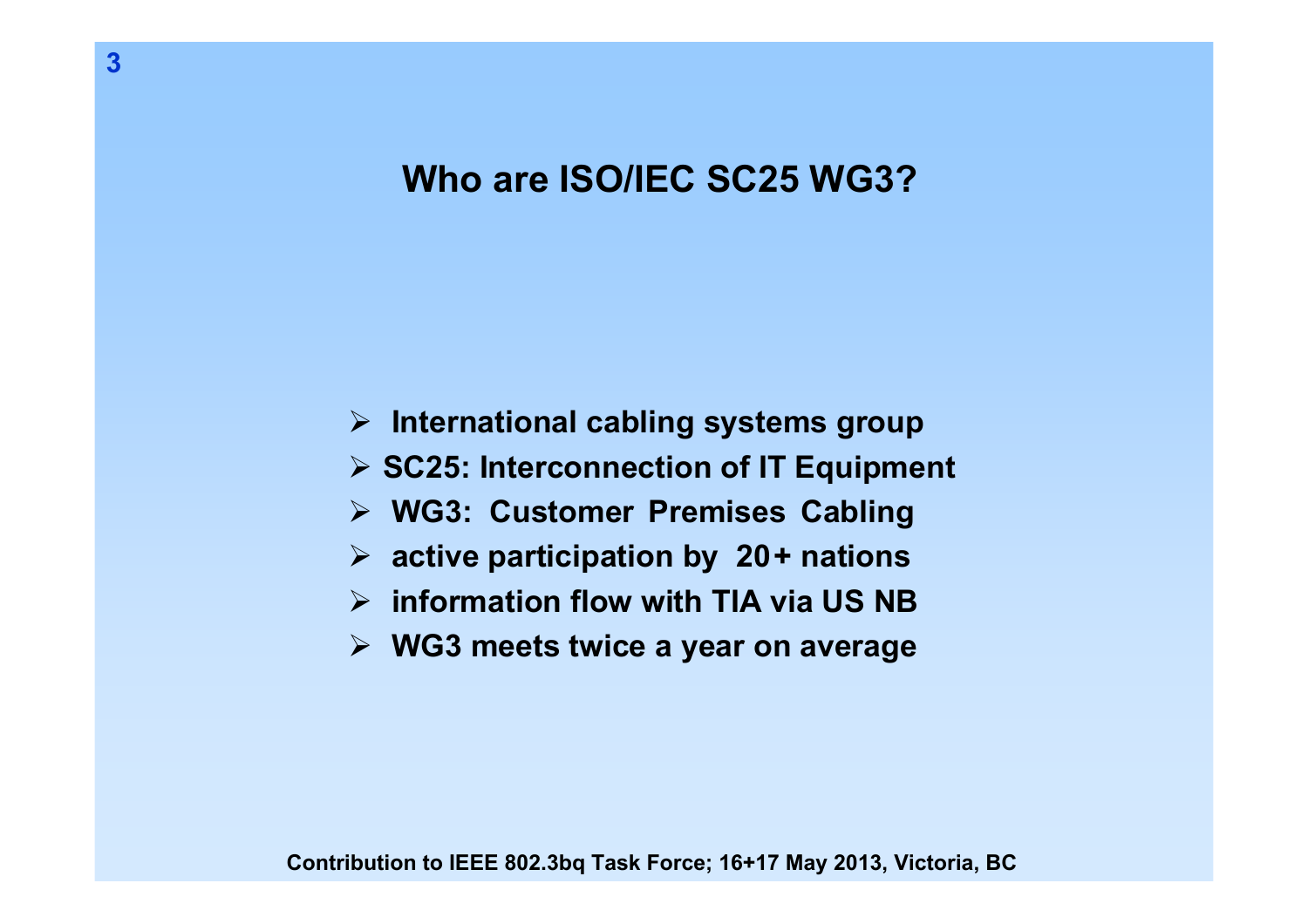**ISO/IEC SC25 WG3 Process Model**

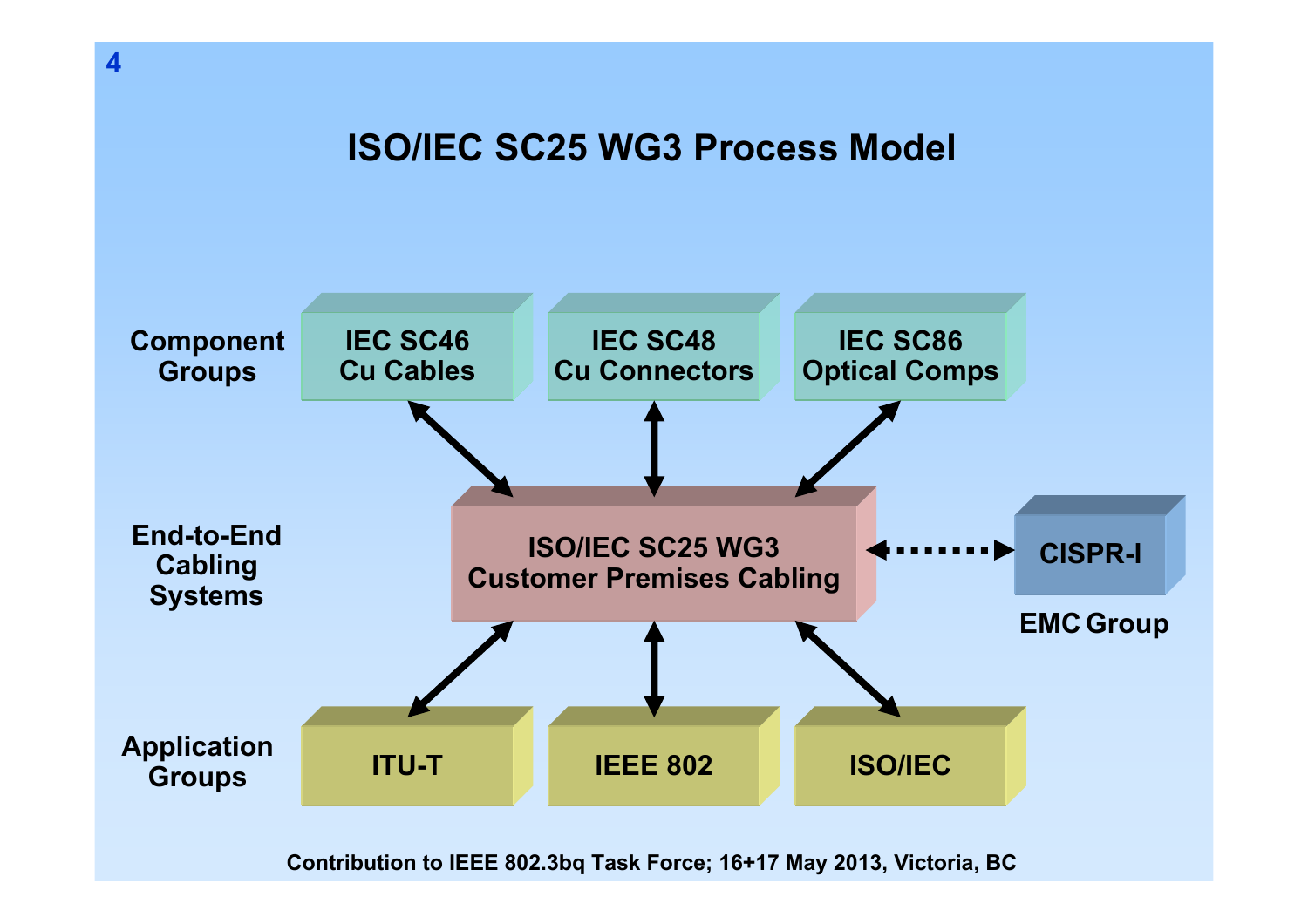#### **ISO/IEC SC25 WG3 Recent Deliverables**

#### **Reference**

#### e Title Status

#### **ISO/IEC TR 24750 Supporting 10GBASE-T with Cat 6 approved 2007 ISO/IEC TR 29106 MICE Environmental Classification approved 2008 ISO/IEC 24702 Am.1 Industrial Cabling approved 2009 ISO/IEC 15018 Am.1 Home Cabling approved 2009 ISO/IEC 11801 Ed.2 Customer Premises Cabling: approved 2008 Amendment 1**1 Addition of Class E<sub>A</sub> & F<sub>A</sub> channels **with Electromagnetic Performance ISO/IEC 11801 Ed.2 Customer Premises Cabling: approved 2010 Amendment 2Addition of Cat 6<sub>A</sub> & 7<sub>A</sub> components ISO/IEC 24764Data Centre Cabling and Cablic Cablic Cablic Cablic Cablic Cablic Cablic Cablic Cablic Cablic Cablic Cablic Cablic Cablic Cablic Cablic Cablic Cablic Cablic Cablic Cablic Cablic Cablic Cablic Cablic Cablic Cablic Cablic C ISO/IEC TR 29125 Guidelines on Remote Powering approved 2010 ISO/IEC 14763-2Cabling Planning & Installation approved 2011**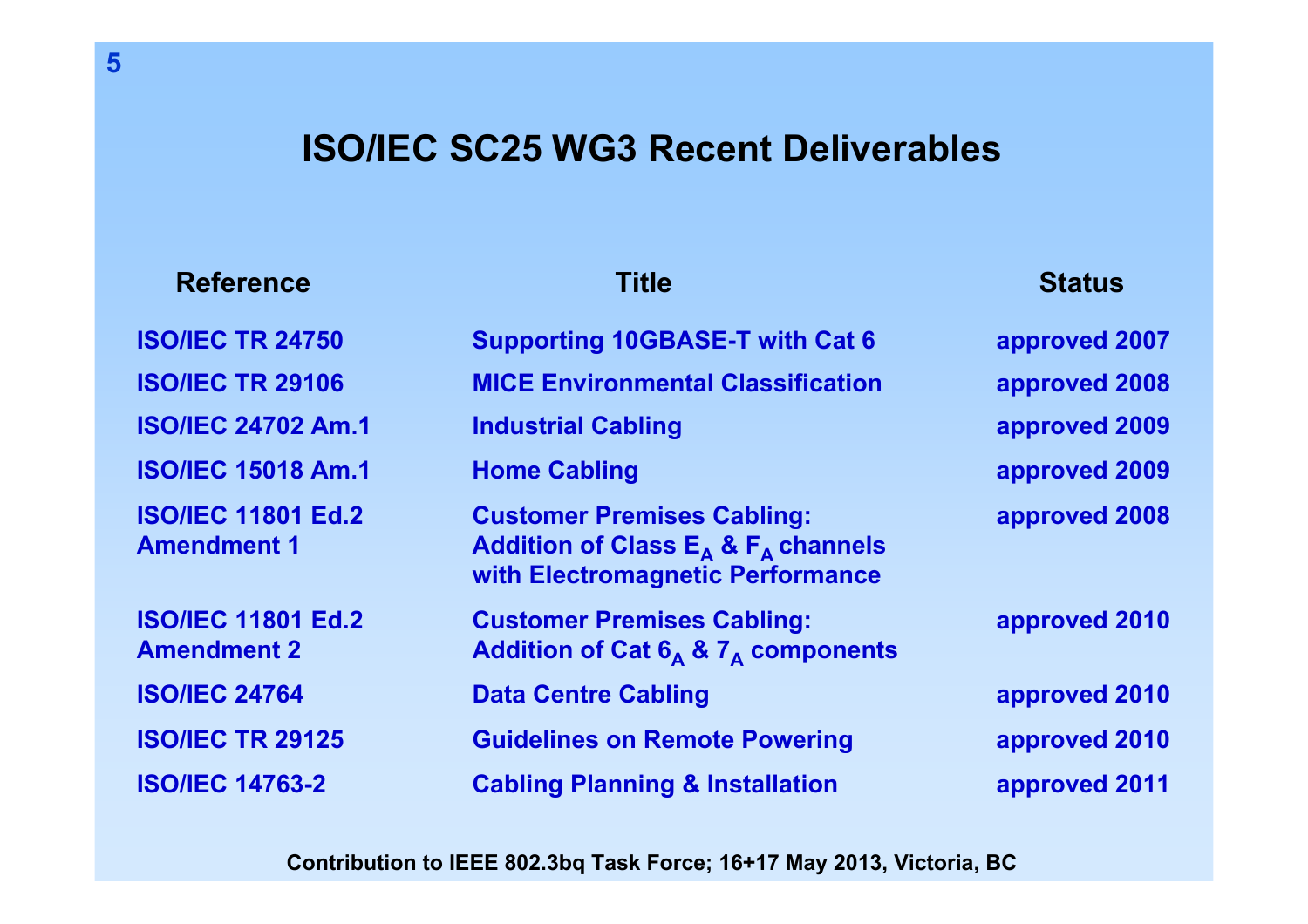# **Re-structuring of ISO/IEC Cabling Design Standards**

¾ **ISO/IEC cabling standards have been re-structured into single family:**

- ¾ **ISO/IEC 11801 ISO/IEC 11801-1 General Requirements (structure, dimensioning, channel) 1 General Requirements (structure, dimensioning, channel)**
- ¾ **ISO/IEC 11801 ISO/IEC 11801-2 Commercial Office Environment (unique aspects) 2 Commercial Office Environment (unique aspects)**
- ¾ **ISO/IEC 11801 ISO/IEC 11801-3 Industrial Environment (unique aspects) 3 Industrial Environment (unique aspects)**
- ¾ **ISO/IEC 11801 ISO/IEC 11801-4 Residential Environment (unique aspects) 4 Residential Environment (unique aspects)**
- ¾ **ISO/IEC 11801 ISO/IEC 11801-5 Data Centre (unique aspects) 5 Data Centre (unique aspects)**
- ¾ **ISO/IEC 11801-6** *for future use*

¾ **re-structuring exercise now complete with no technical changes**

¾ **will be used as the basis to develop ISO/IEC 11801 3rd Edition**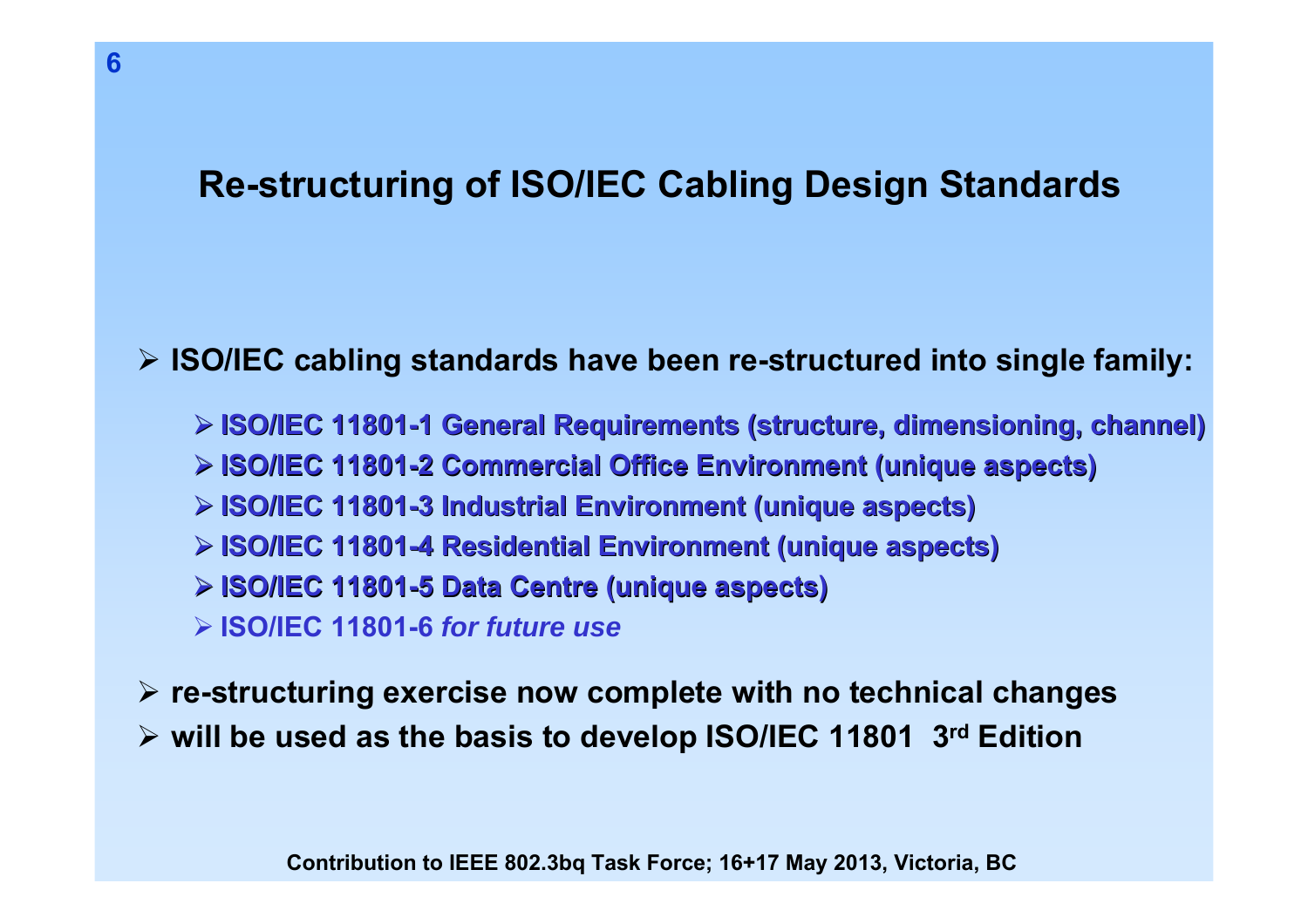#### **ISO/IEC 24764 Data Centre Cabling Model**



**ENI = Equipment Network Interface MD = Main DistributorZD = Zone Distributor**

**LDP = Local Distribution PointEO = Equipment Outlet**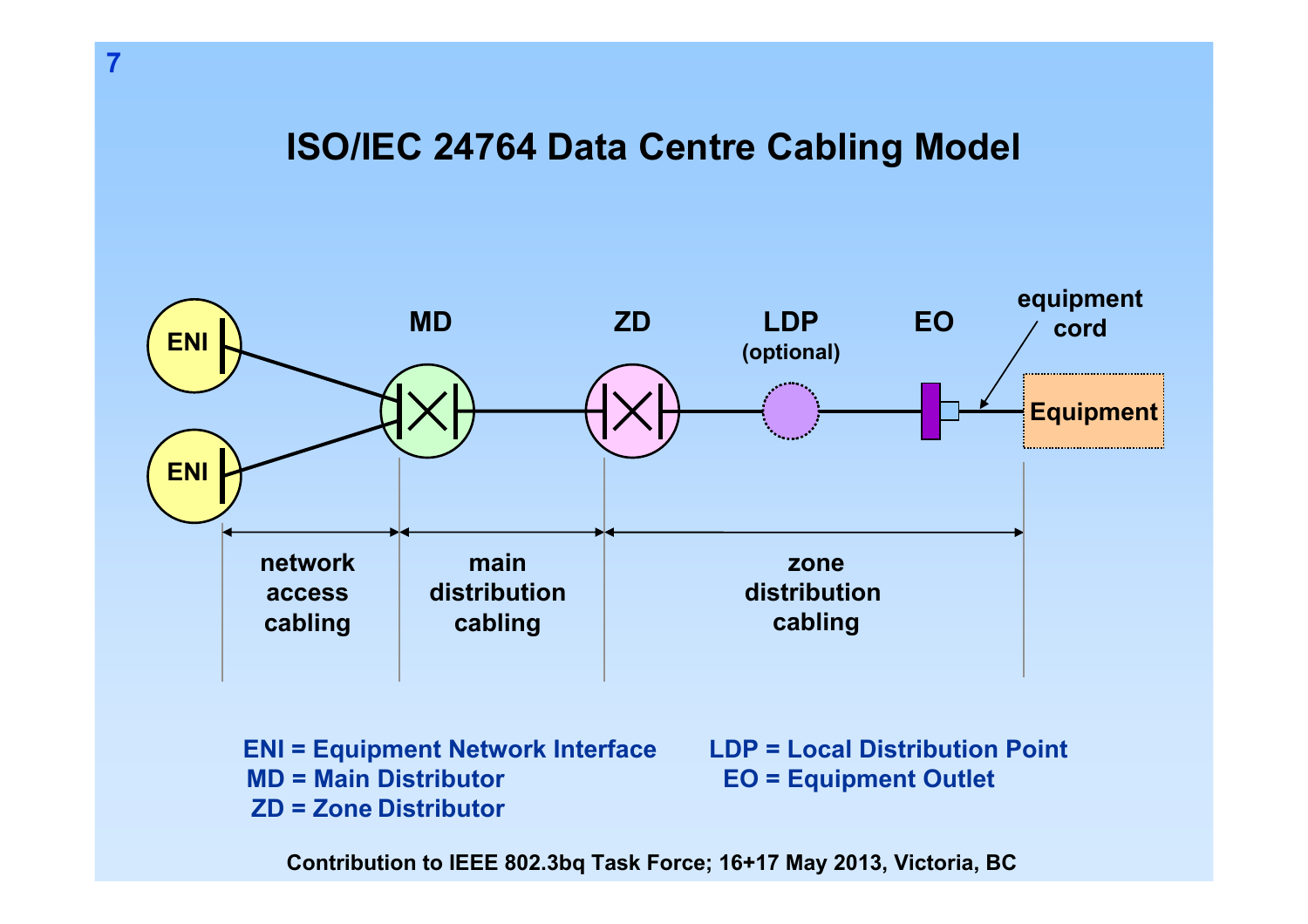#### **Data Centre Cabling Media & Connectors**

¾ **channel length is determined by media choice ≻ Class E<sub>A</sub> min. performance for copper channel** ¾ **2, 3 or 4 mated connectors per copper channel** ¾ **OM3 min performance per MMF optical channel** ¾ **duplex LC connector specified at EO for 2 fibres** ¾ **MPO connector specified at EO when > 2 fibres**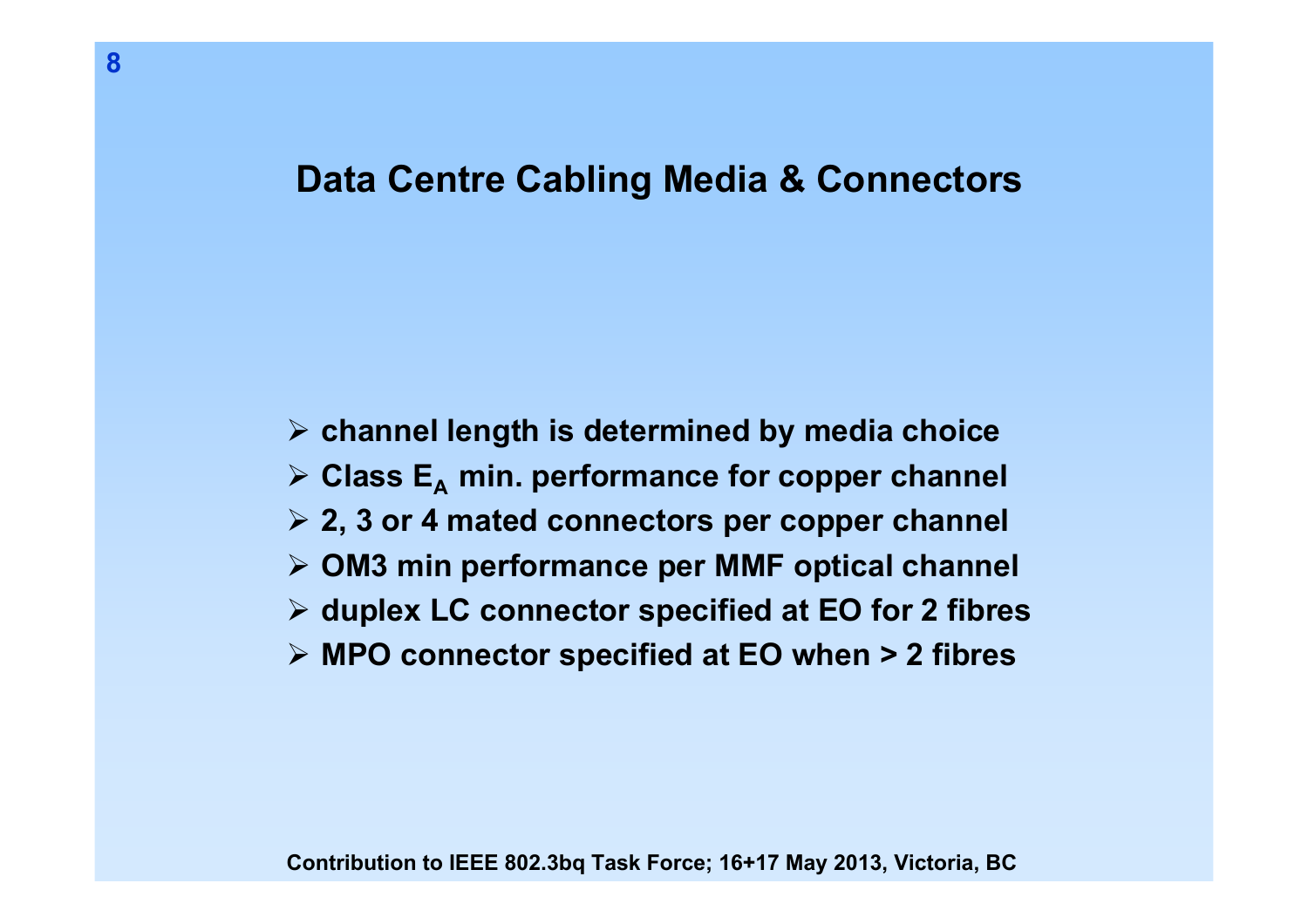# **ISO/IEC 24764 Zone Distribution Models (Copper)**

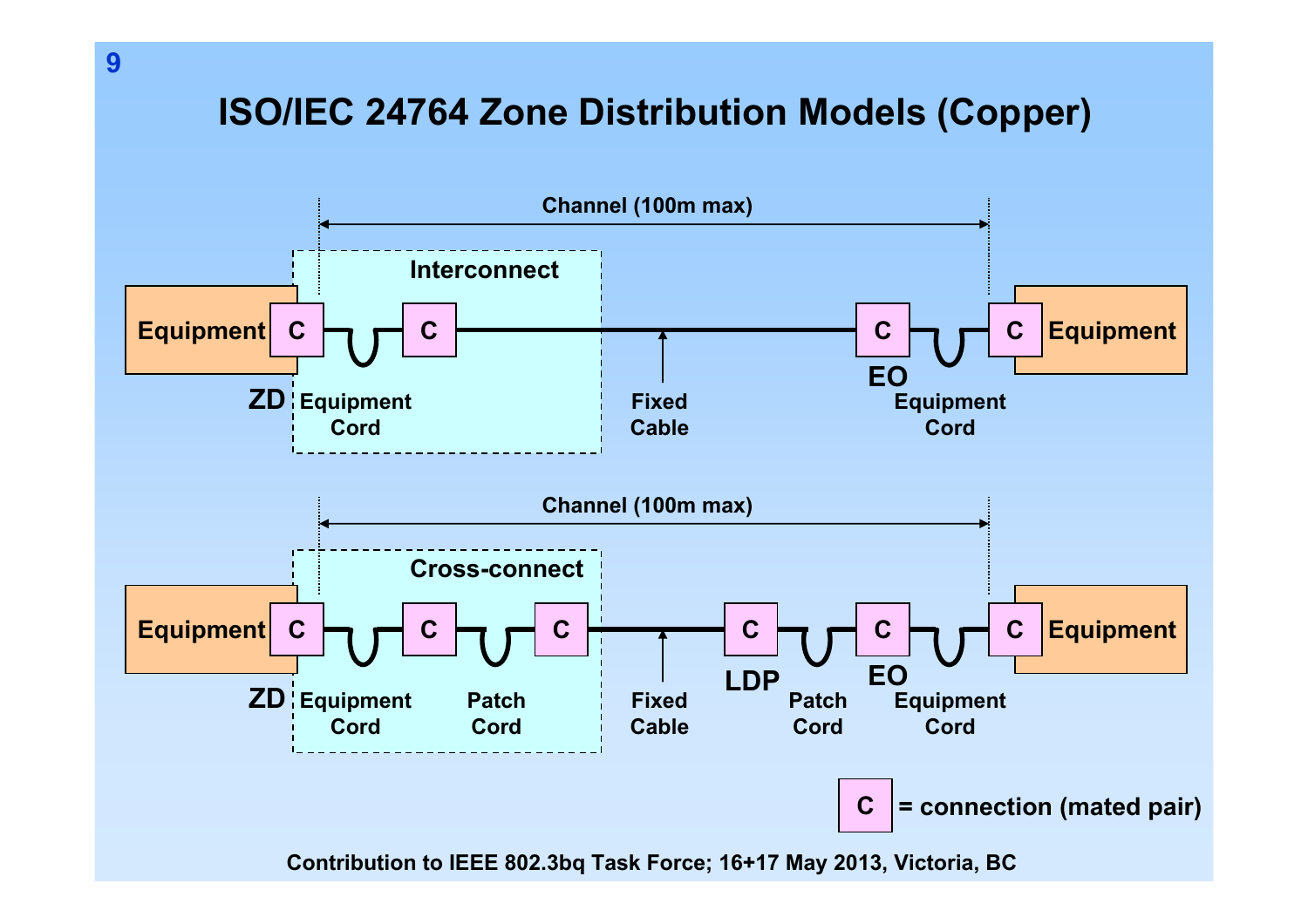**Cable Construction**

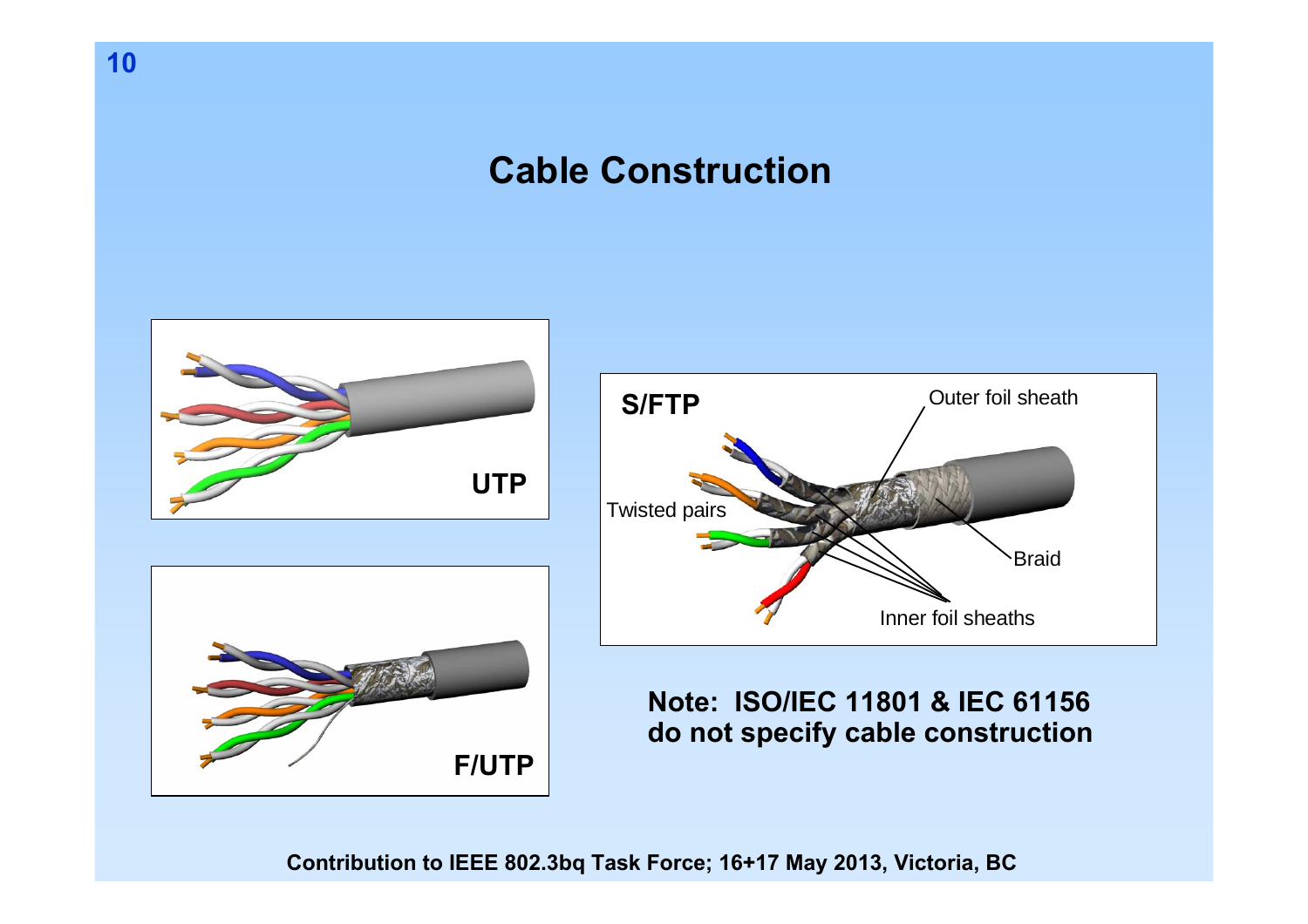## **Connectors**

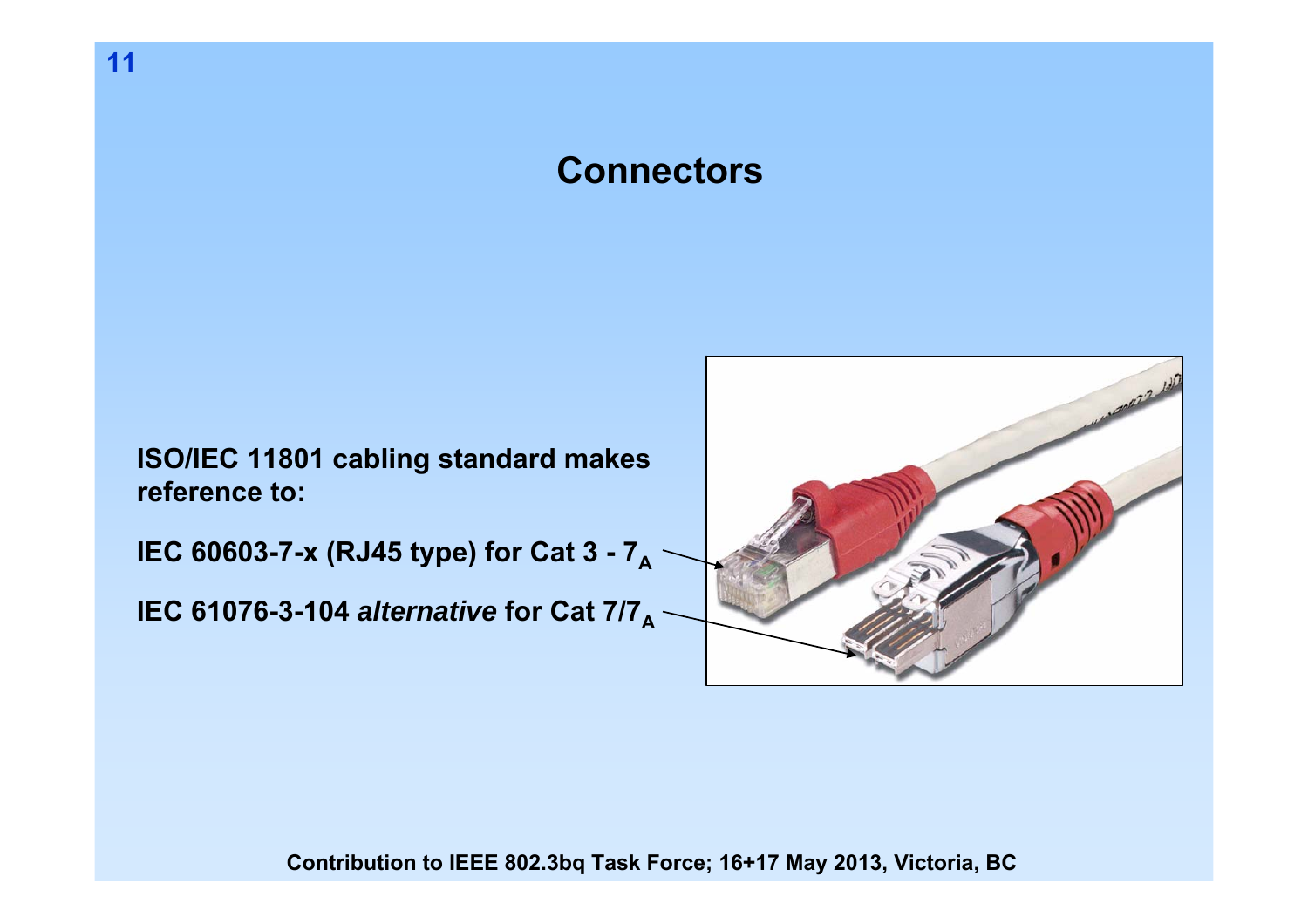## **Copper Cabling Classes**

- **Class A Class A link or channel specified up to 100 kHz**
- **Class B Class B link or channel specified up to 1 MHz**
- **Class C Class C link or channel specified up to 16 MHz**
- **Class D Class D link or channel specified up to 100 MHz**
- **Class E** link or channel specified up to 250 MHz
- $\mathbf{Class}\ \mathbf{E}_{\mathbf{A}}$  link or channel specified up to  $\$  500 MHz
- **Class F Class F link or channel specified up to 600 MHz**
- $\mathbf{Class}\ \mathsf{F}_{\mathsf{A}}$  link or channel specified up to 1000 MHz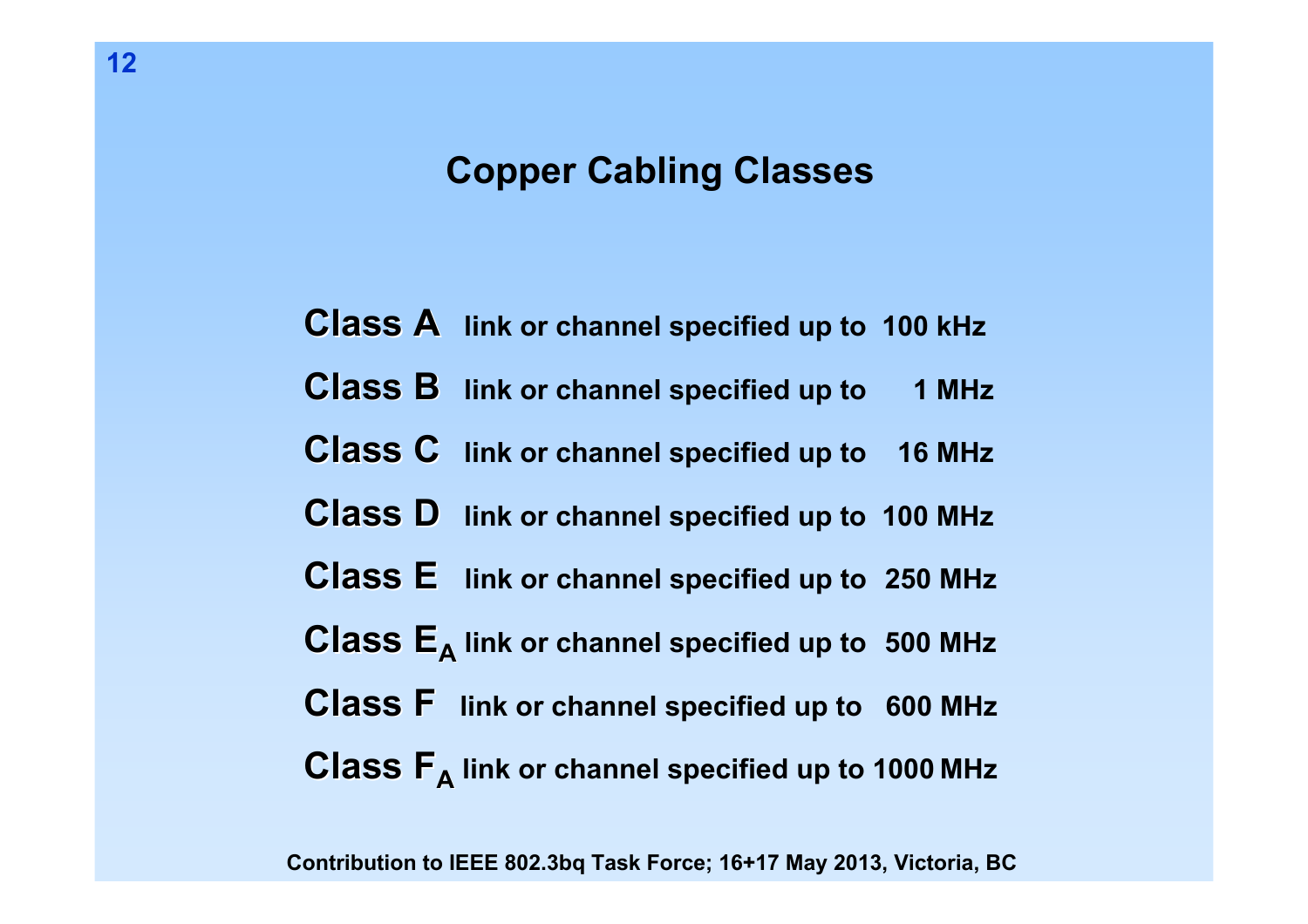### **Copper Cabling Categories**

**Category 3 Category 3 cable, connector and cord specified up to 16 MHz Category 5 Category 5 cable, connector and cord specified up to 100 MHz Category 6 Category 6 cable, connector and cord specified up to 250 MHz**  $\mathbf{C}$ a $\mathbf{tegory}$   $\mathbf{6}_{\mathsf{A}}^{\phantom{\dag}}$  cable, connector and cord specified up to  $\phantom{0}$  500 MHz **Category 7 Category 7 cable, connector and cord specified up to 600 MHz**  $\mathbf{Categorical}$   $\mathbf{7}_{\mathsf{A}}$   $\,$  cable, connector and cord specified up to 1000 MHz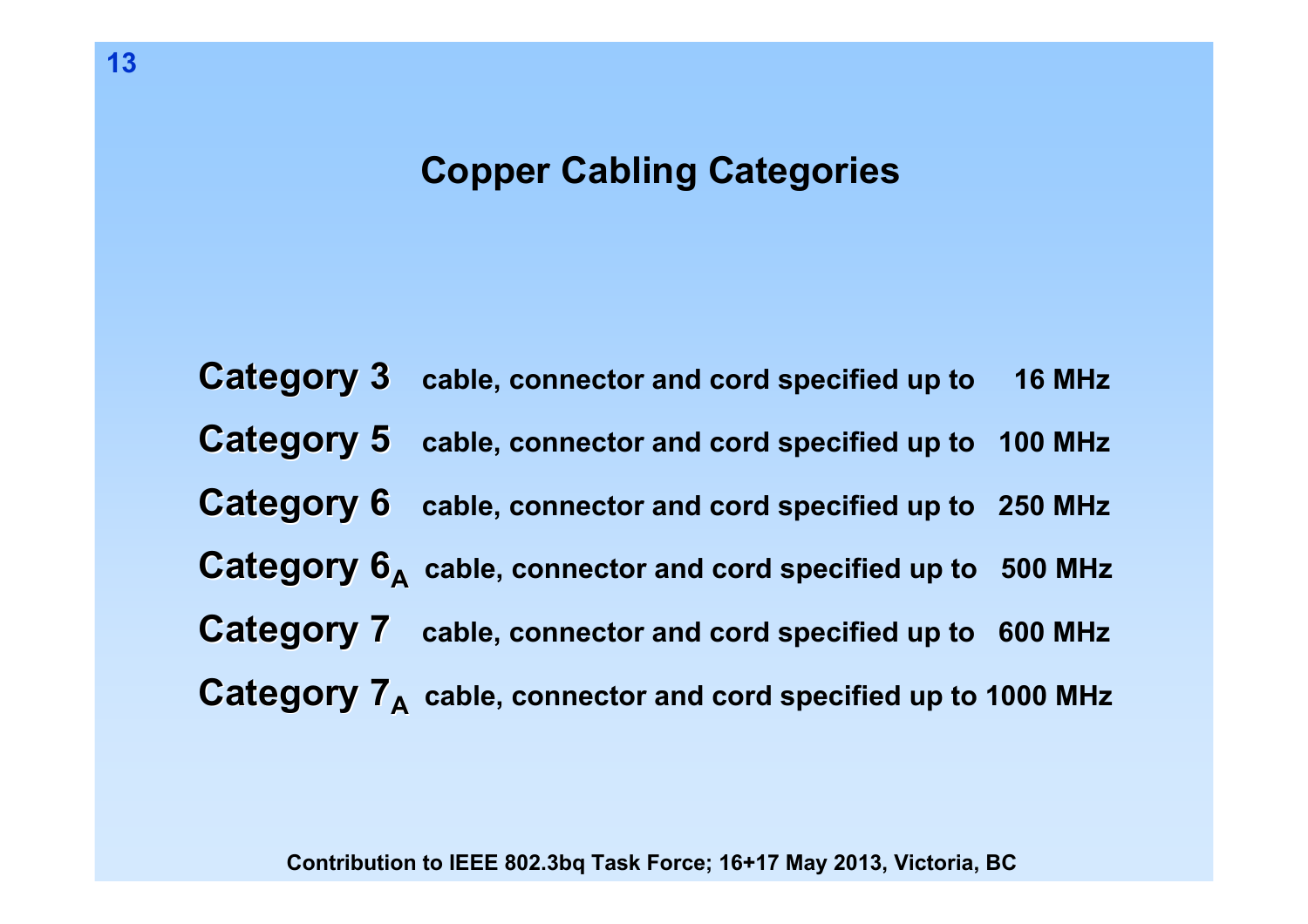**Channel RL Performance**

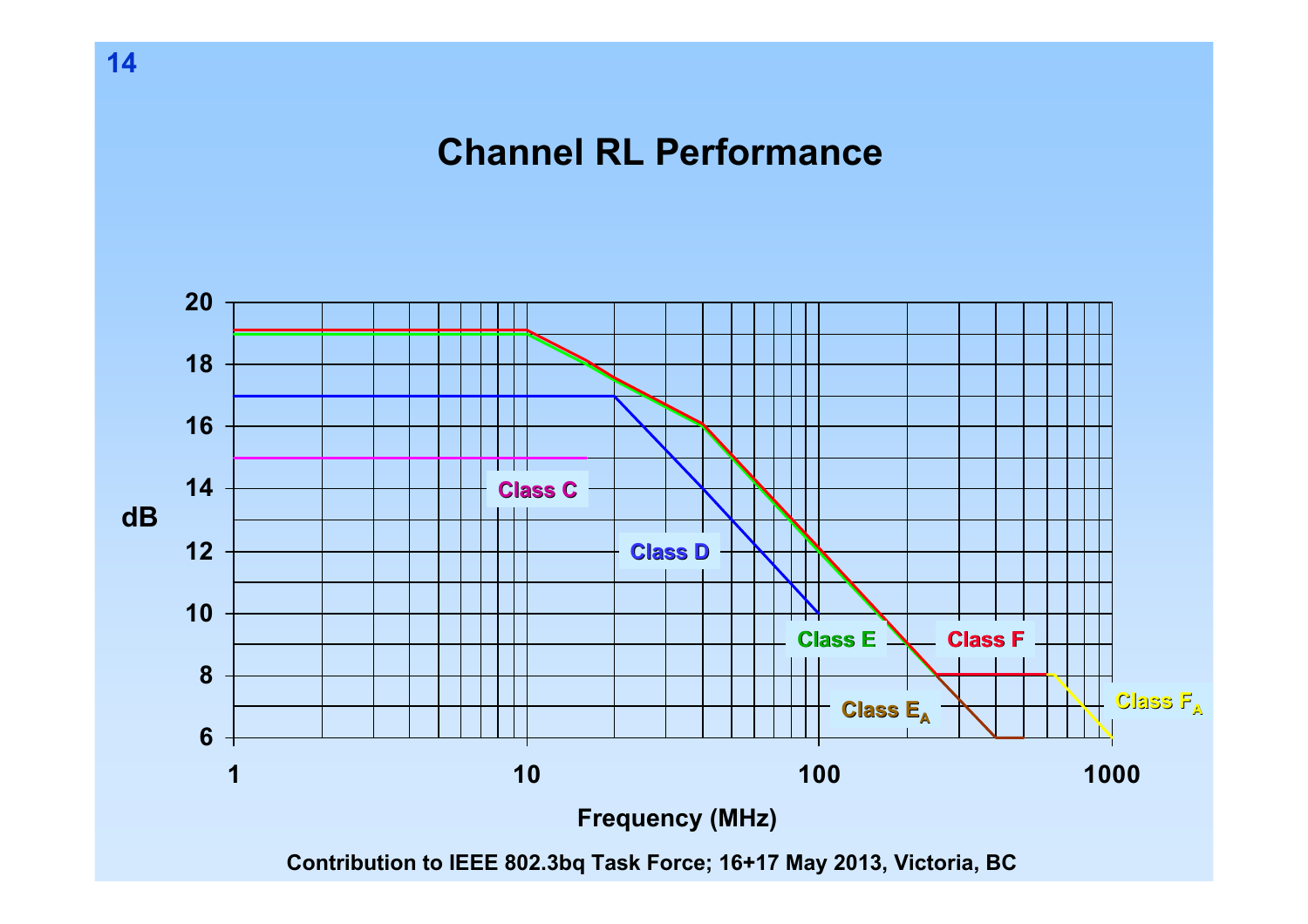#### **Channel IL & NEXT Performance**

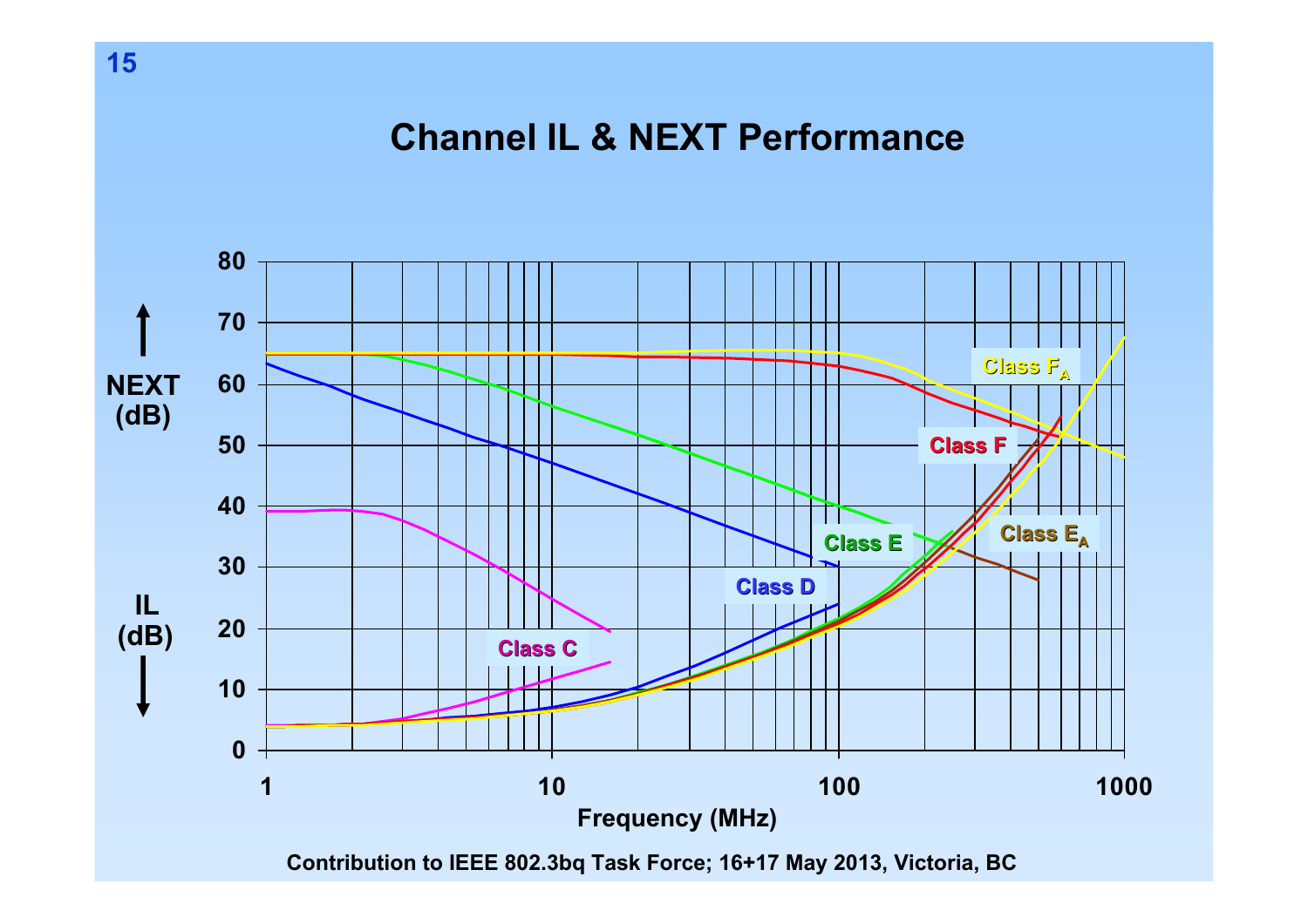**Channel PSANEXT Performance**



**Contribution to IEEE 802.3bq Task Force; 16+17 May 2013, Victoria, BC**

**16**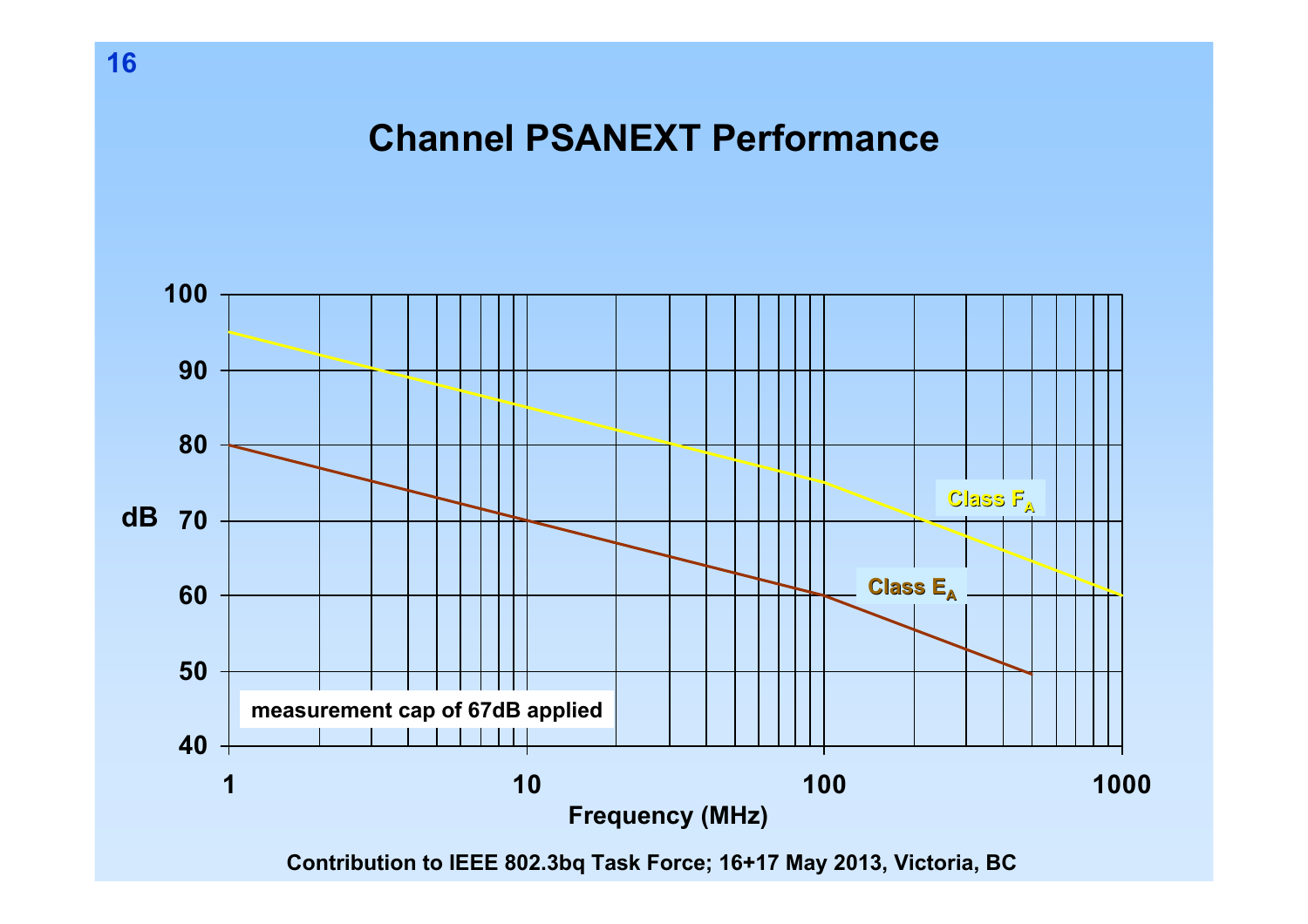**Channel PSAACR-F Performance**



**Contribution to IEEE 802.3bq Task Force; 16+17 May 2013, Victoria, BC**

**17**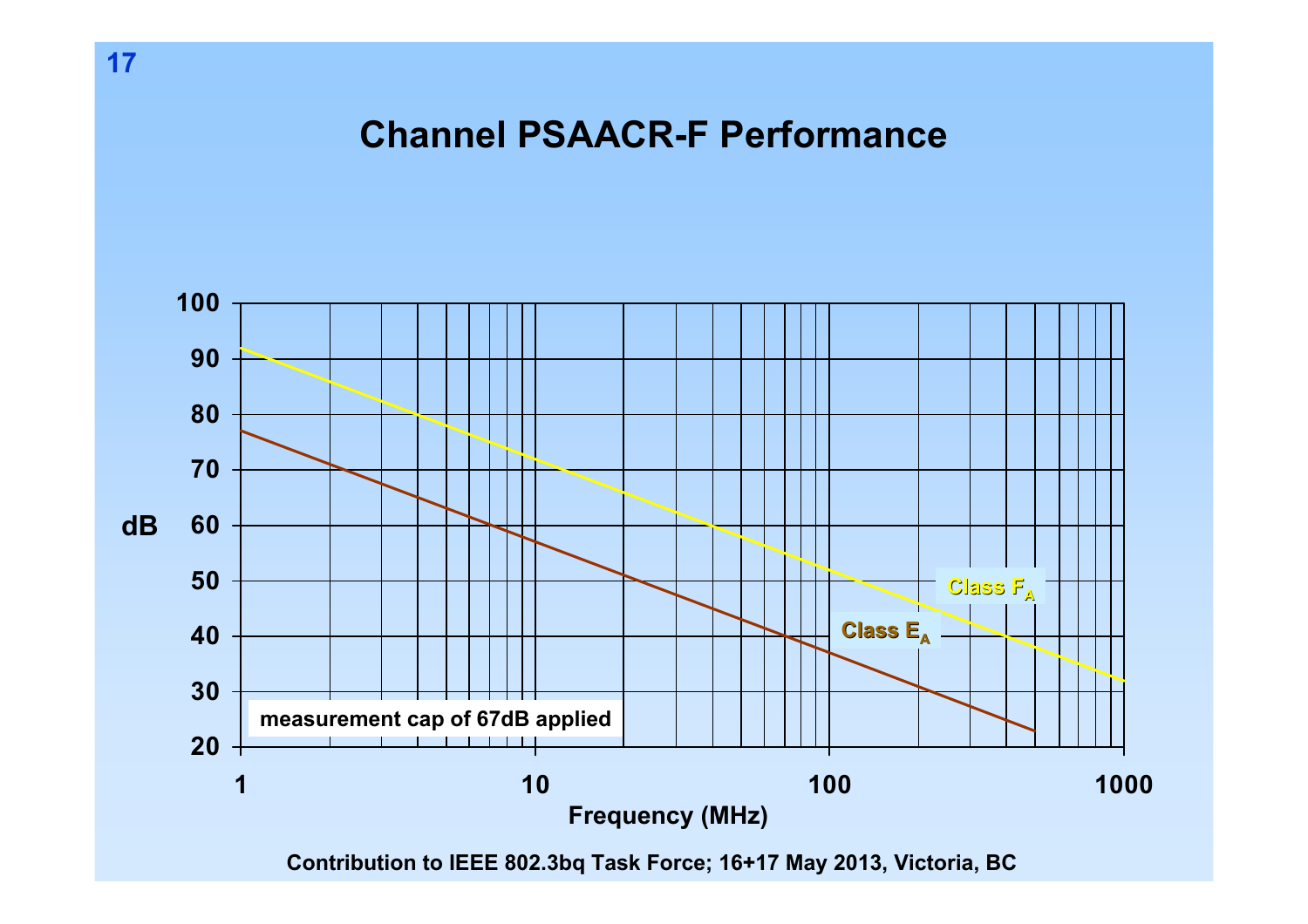# **ISO/IEC TR 11801-99-140GBASE-T Cabling Guidance**

 $\blacktriangleright$  *speculative* **project approved March 2012 to support Next Gen. BASE-T initiatives underway within IEEE**

- ¾ **18 out of 18 P- members voted in favour**
- ¾ **motivation is to characterise** *existing* **and also** *new*  **components to offer** *range of options range of options* **for NGBASE-T**
- $\blacktriangleright$ **PDTR had substantial support in national review**
- $\blacktriangleright$ **480 comments from national + 802.3 experts resolved**
- $\blacktriangleright$  **decision to remove all 25m/50m channel lengths and adopt 30m channel only as per 40GBASE-T objective**
- $\blacktriangleright$ **2nd PDTR circulated in April 2013 for approval as DTR**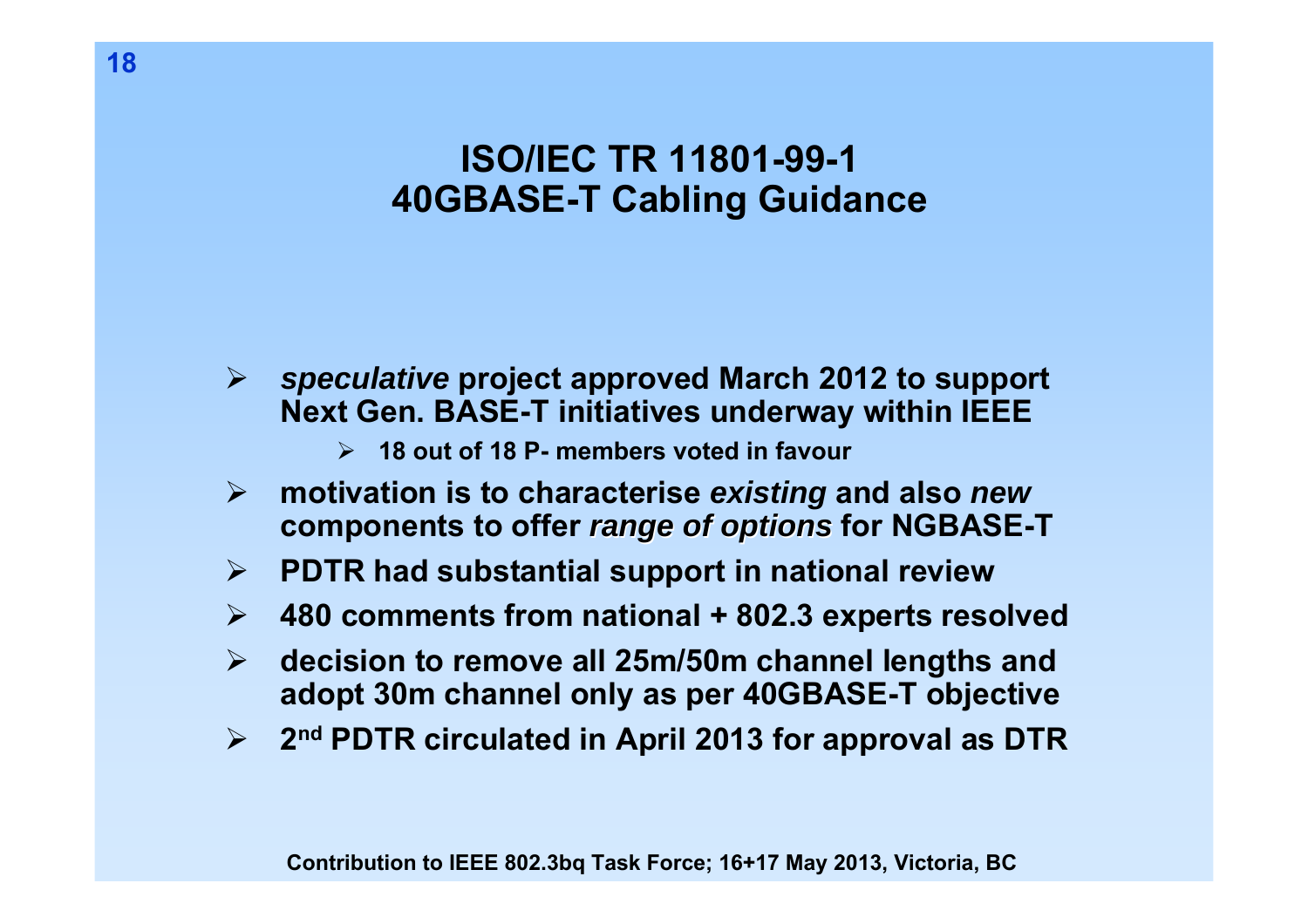#### **ISO/IEC 11801-99-1 Deliverables**



**\* Upper Frequency of 2 GHz For Further Study**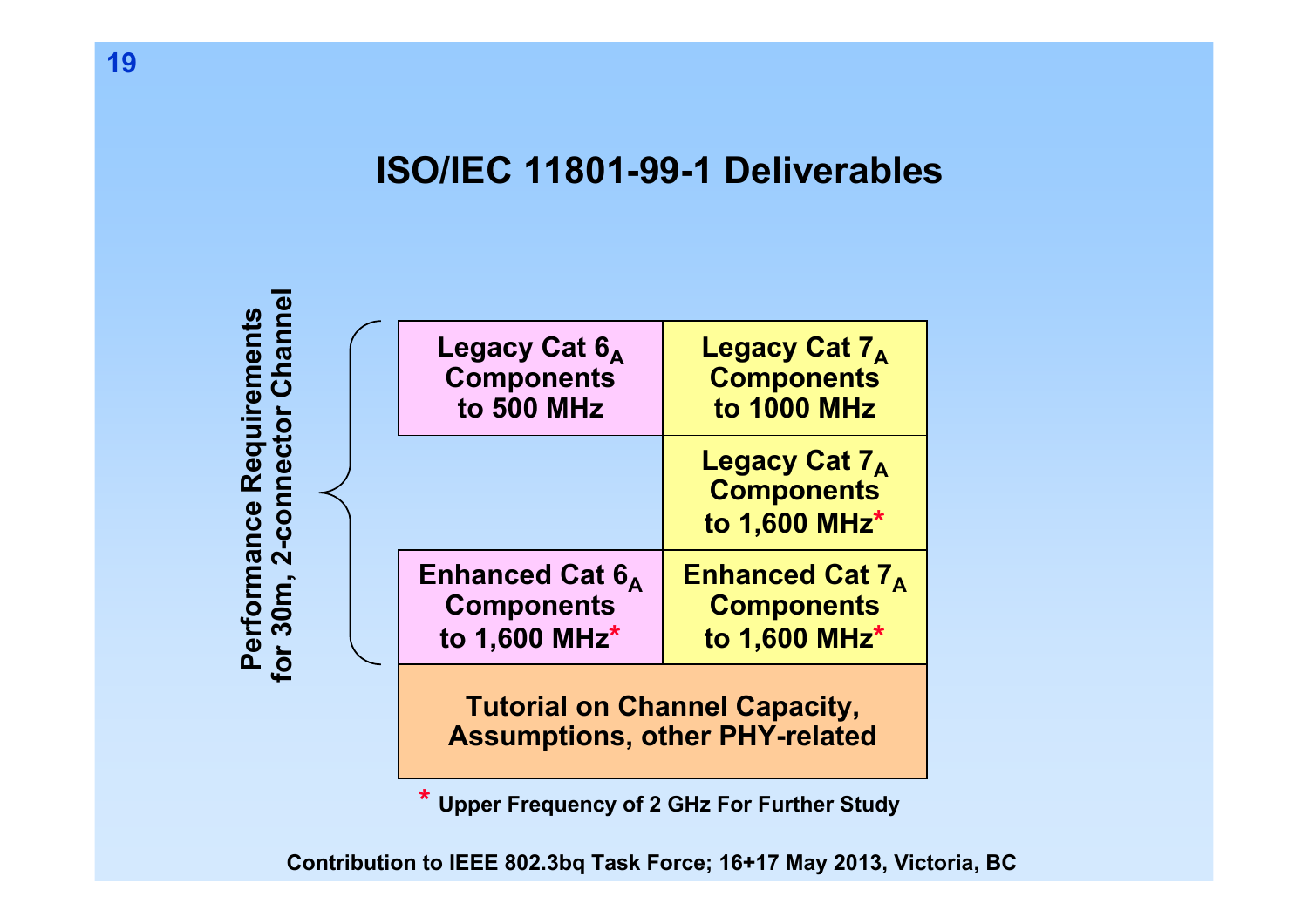#### **ISO/IEC 11801-99-1 Deliverables**



**\* Upper Frequency of 2 GHz For Further Study**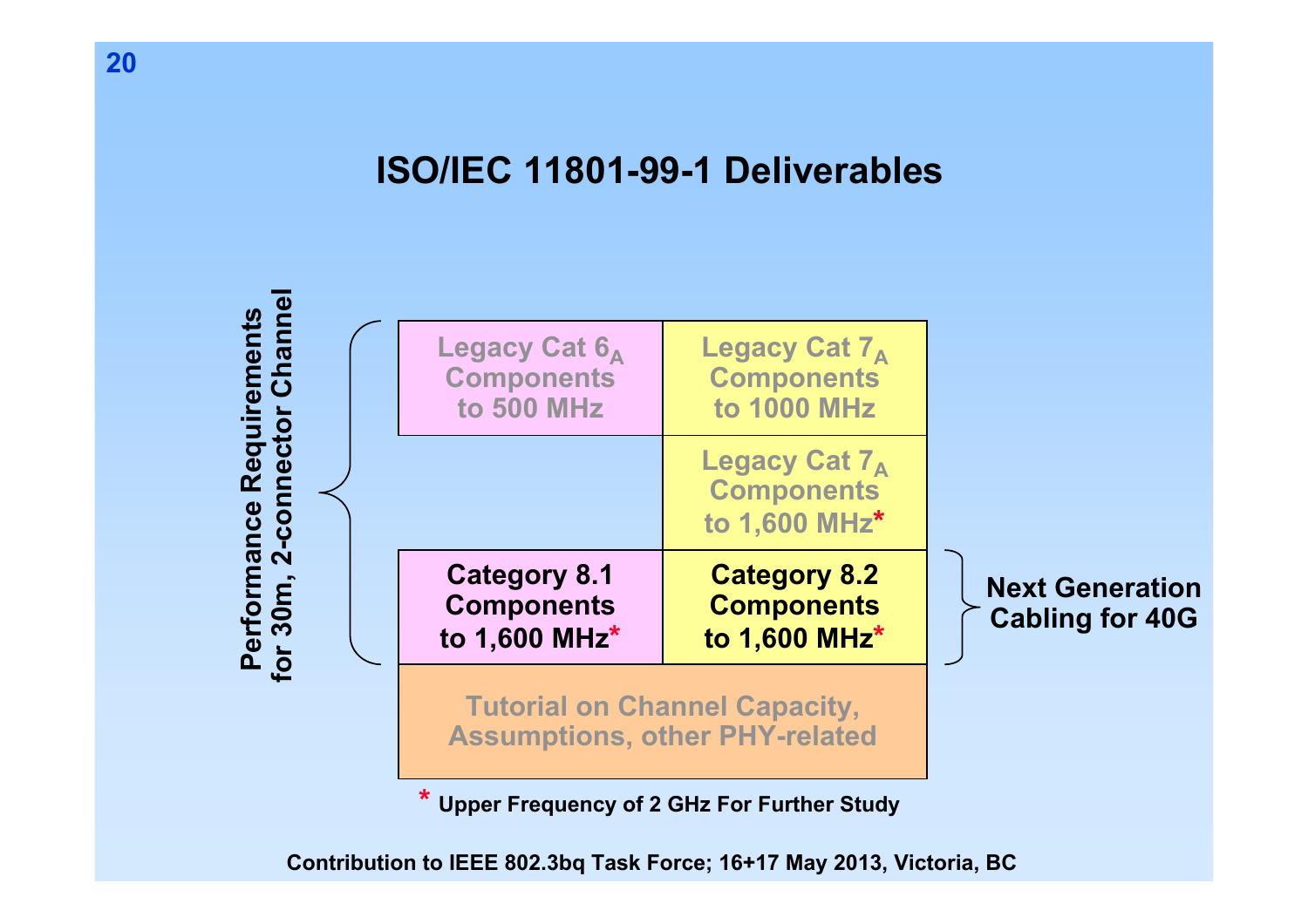#### **Naming of New Categories & Classes**

¾ **Class I channels to be specified by a Reference Implementation using Category 8.1 components**

¾ **Class II channels to be specified by a Reference Implementation using Category 8.2 components**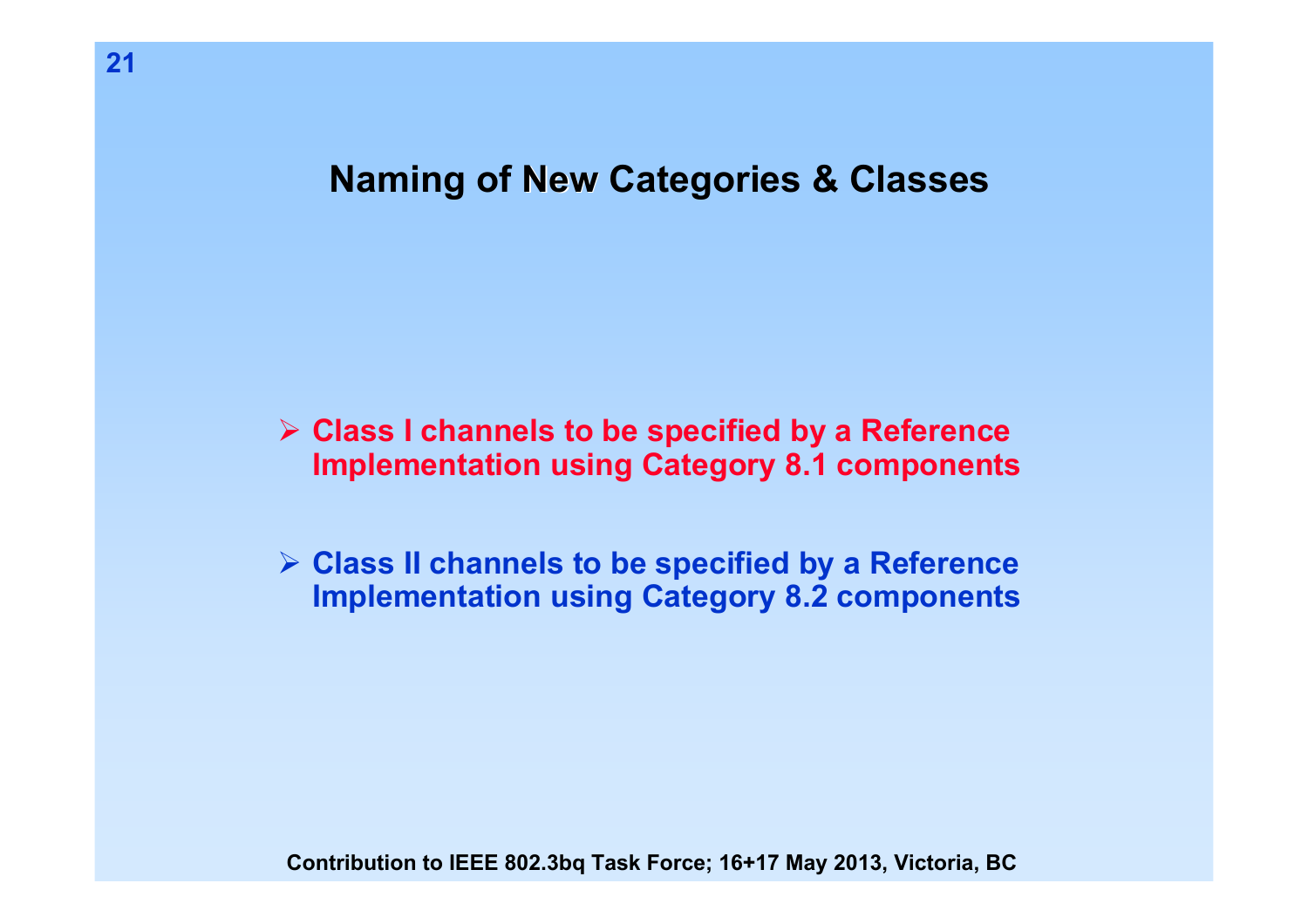# **Comparison of Class I & Class II Channels**

|                | <b>ISO/IEC 11801-99-1 2nd PDTR</b><br><b>Class I Channel</b>                                                        | <b>ISO/IEC 11801-99-1 2nd PDTR</b><br><b>Class II Channel</b>   |  |  |
|----------------|---------------------------------------------------------------------------------------------------------------------|-----------------------------------------------------------------|--|--|
| <b>RL</b>      | 631 <f<1000 36-10*log(f)<br="">1000<f<2000<br>6dB</f<2000<br></f<1000>                                              | $631 < f < 1000$ 35-9*log(f)<br>1000 <f<2000<br>8dB</f<2000<br> |  |  |
| IL.            | $0.32(1.8\sqrt{f}+0.005f+0.25/\sqrt{f}) + 2x0.02\sqrt{f}$                                                           | $0.32(1.8\sqrt{f}+0.005f+0.25/\sqrt{f}) + 2x0.02\sqrt{f}$       |  |  |
| <b>TCL</b>     | 1 <f<1600 60-17*log(f)<="" td=""><td><math>60 - 17</math>*log(f)<br/>1<f<1600< td=""></f<1600<></td></f<1600>       | $60 - 17$ *log(f)<br>1 <f<1600< td=""></f<1600<>                |  |  |
|                | 1600 <f<2000 40db="" max<="" td=""><td>1600<f<2000 40db="" max<="" td=""></f<2000></td></f<2000>                    | 1600 <f<2000 40db="" max<="" td=""></f<2000>                    |  |  |
| <b>ELTCTL</b>  | $1 < f < 79.5$ 38-20*log(f)                                                                                         | 1 <f<79.5<br><math>38 - 20</math>*log(f)</f<79.5<br>            |  |  |
| <b>CA</b>      | 30 < f < 100<br><b>50dB</b>                                                                                         | <b>50dB</b><br>30 < f < 100                                     |  |  |
|                | 100 <f<2000 90-20*log(f)<="" td=""><td>100<f<2000 90-20*log(f)<="" td=""></f<2000></td></f<2000>                    | 100 <f<2000 90-20*log(f)<="" td=""></f<2000>                    |  |  |
| <b>PSANEXT</b> | 1 <f<100 100-10*log(f)<="" td=""><td><math>105 - 10</math>*log(f)<br/>1<f<100< td=""></f<100<></td></f<100>         | $105 - 10$ *log(f)<br>1 <f<100< td=""></f<100<>                 |  |  |
|                | 100 <f<2000 110-15*log(f)<="" td=""><td><math>115 - 15</math>*log(f)<br/>100<f<2000< td=""></f<2000<></td></f<2000> | $115 - 15$ *log(f)<br>100 <f<2000< td=""></f<2000<>             |  |  |
| <b>PSAACRF</b> | 56-20*log(f/100)                                                                                                    | 61-20*log(f/100)                                                |  |  |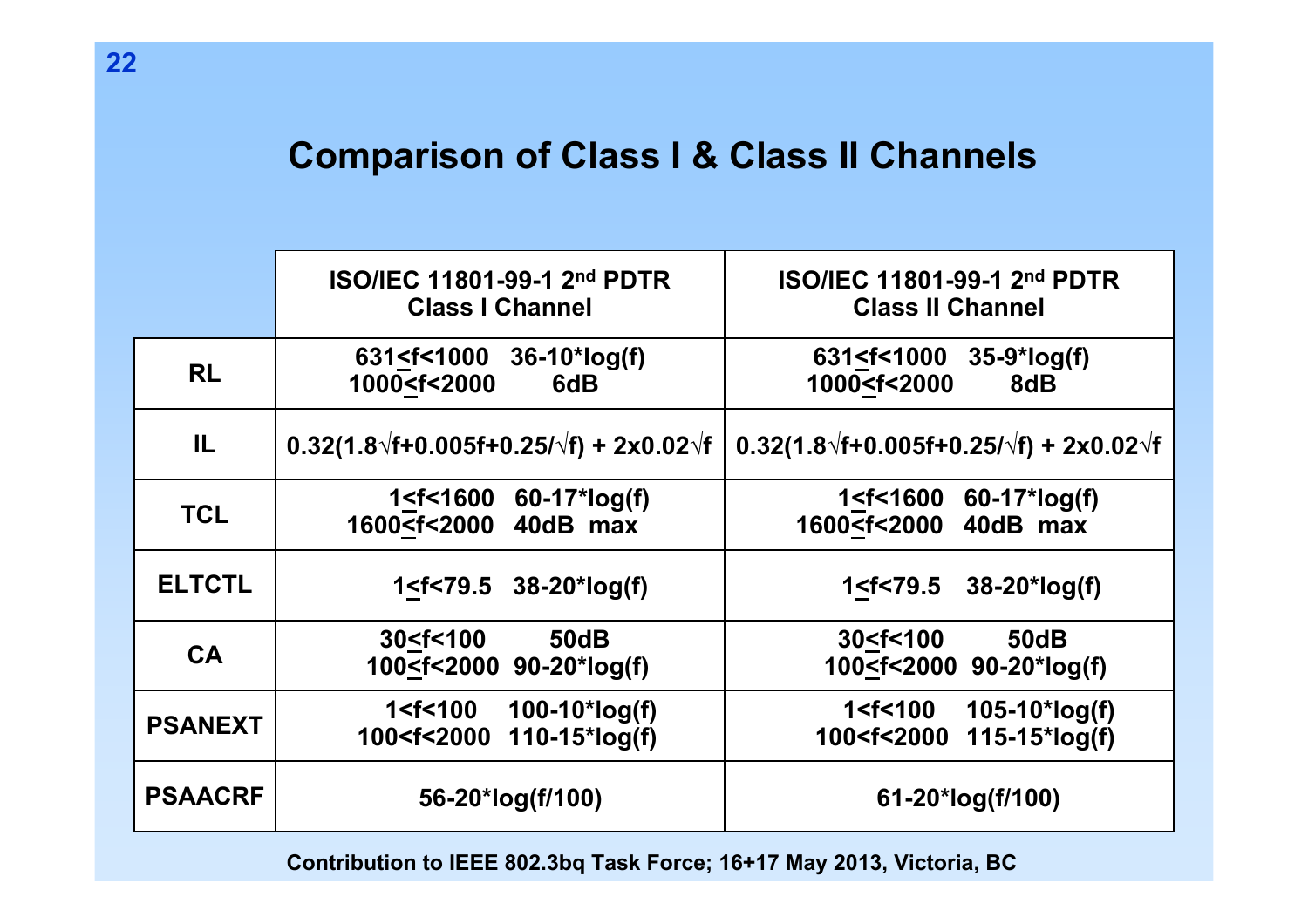# **Comparison of Class I & Class II Channels**

|                | ISO/IEC 11801-99-1 2nd PDTR<br>Class I Channel @ 1GHz | ISO/IEC 11801-99-1 2nd PDTR<br>Class II Channel @ 1GHz |                       |
|----------------|-------------------------------------------------------|--------------------------------------------------------|-----------------------|
| <b>RL</b>      | 6.0dB                                                 | 8.0dB                                                  |                       |
| IL.            | 21.1dB                                                | 21.1dB                                                 | Highlighted           |
| <b>NEXT</b>    | 22.6dB                                                | 47.9dB                                                 |                       |
| <b>ACR-F</b>   | 10.5dB                                                | 33.1dB                                                 | Performance Advantage |
| <b>CA</b>      | 30.0dB                                                | 30.0dB                                                 |                       |
| <b>PSANEXT</b> | 65.0dB                                                | <b>70.0dB</b>                                          |                       |
| <b>PSAACRF</b> | 36.0dB                                                | 41.0dB                                                 |                       |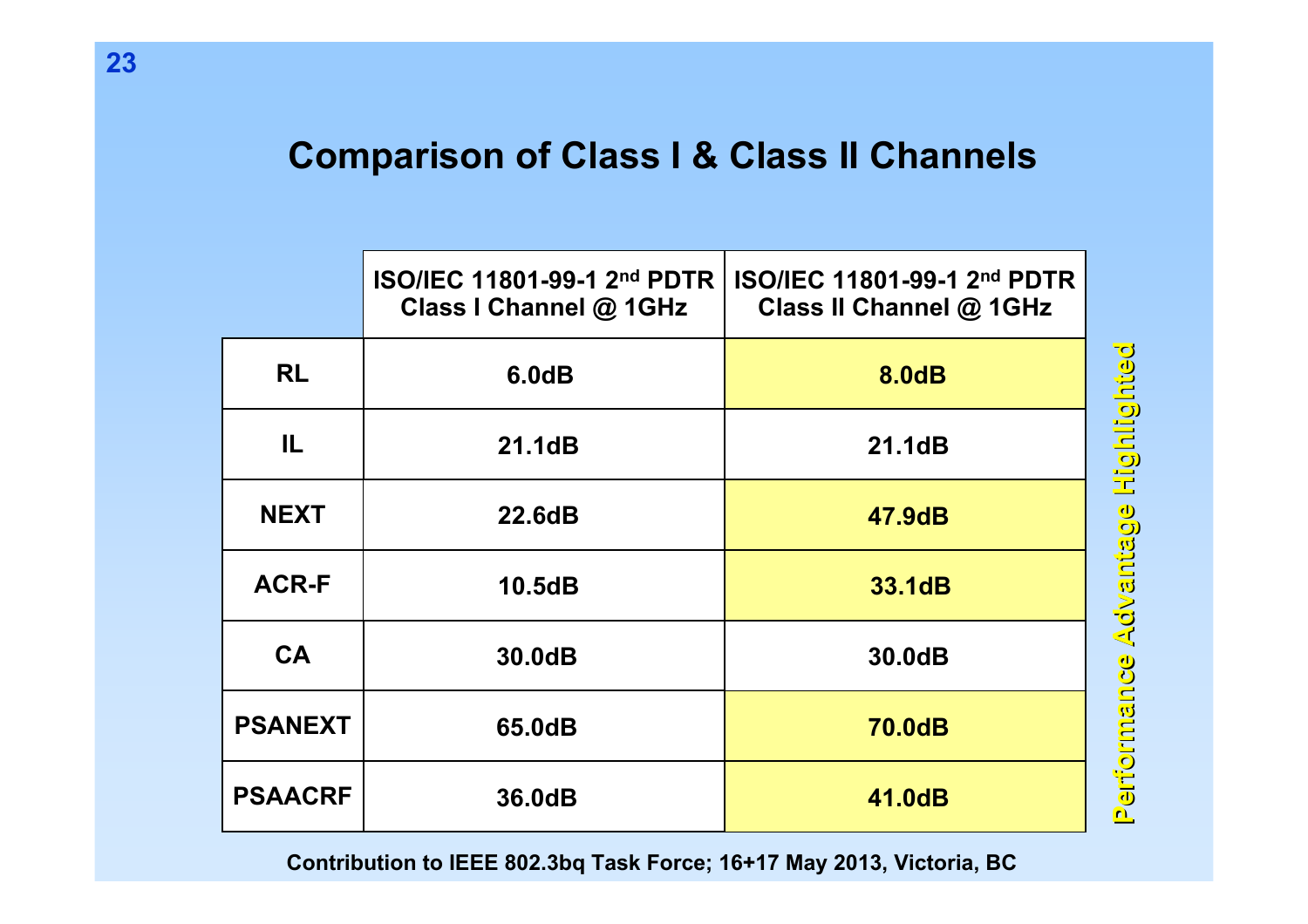#### **Class I/II Channel RL Performance**



**Contribution to IEEE 802.3bq Task Force; 16+17 May 2013, Victoria, BC**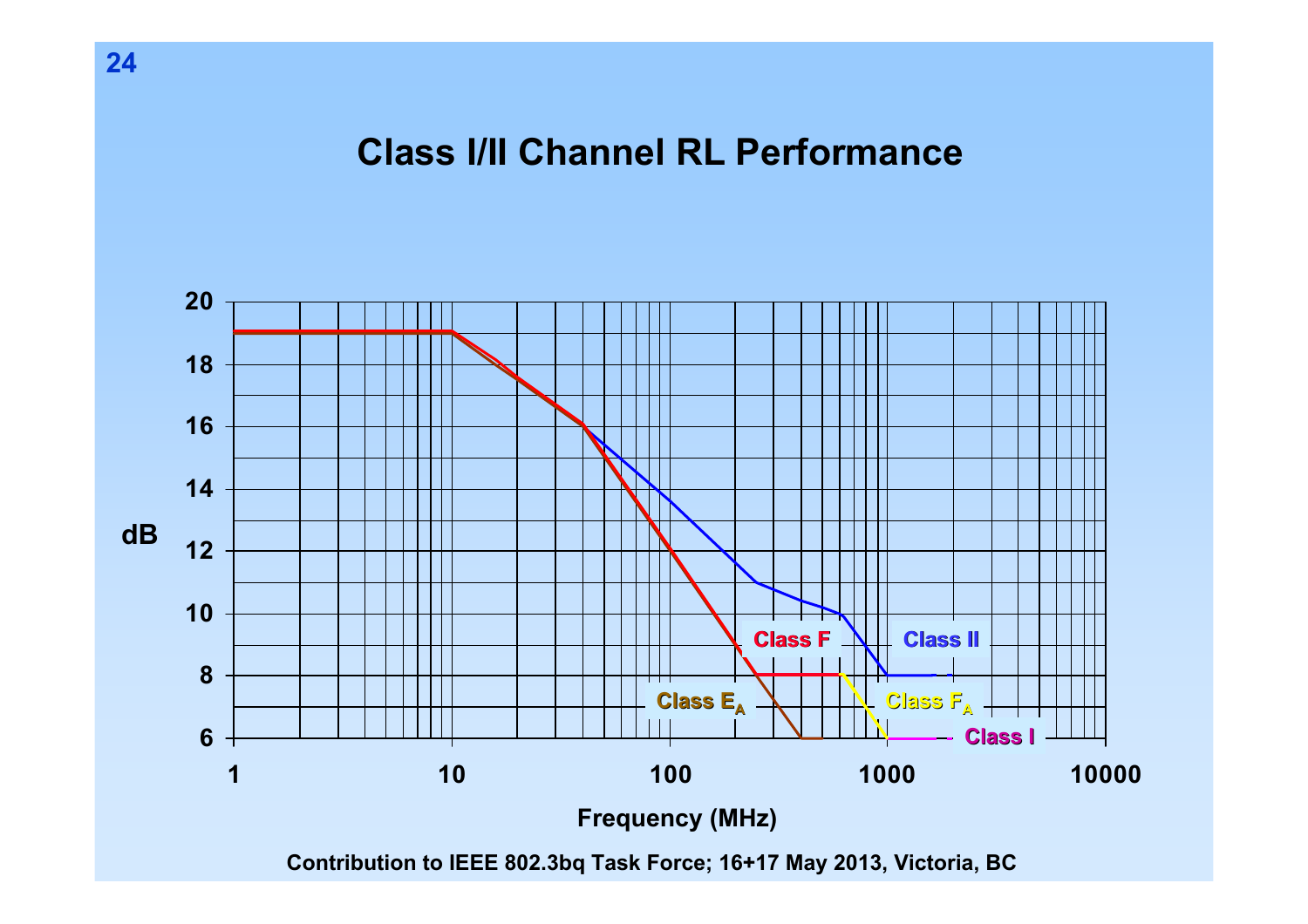### **Class I/II Channel IL & NEXT Performance**

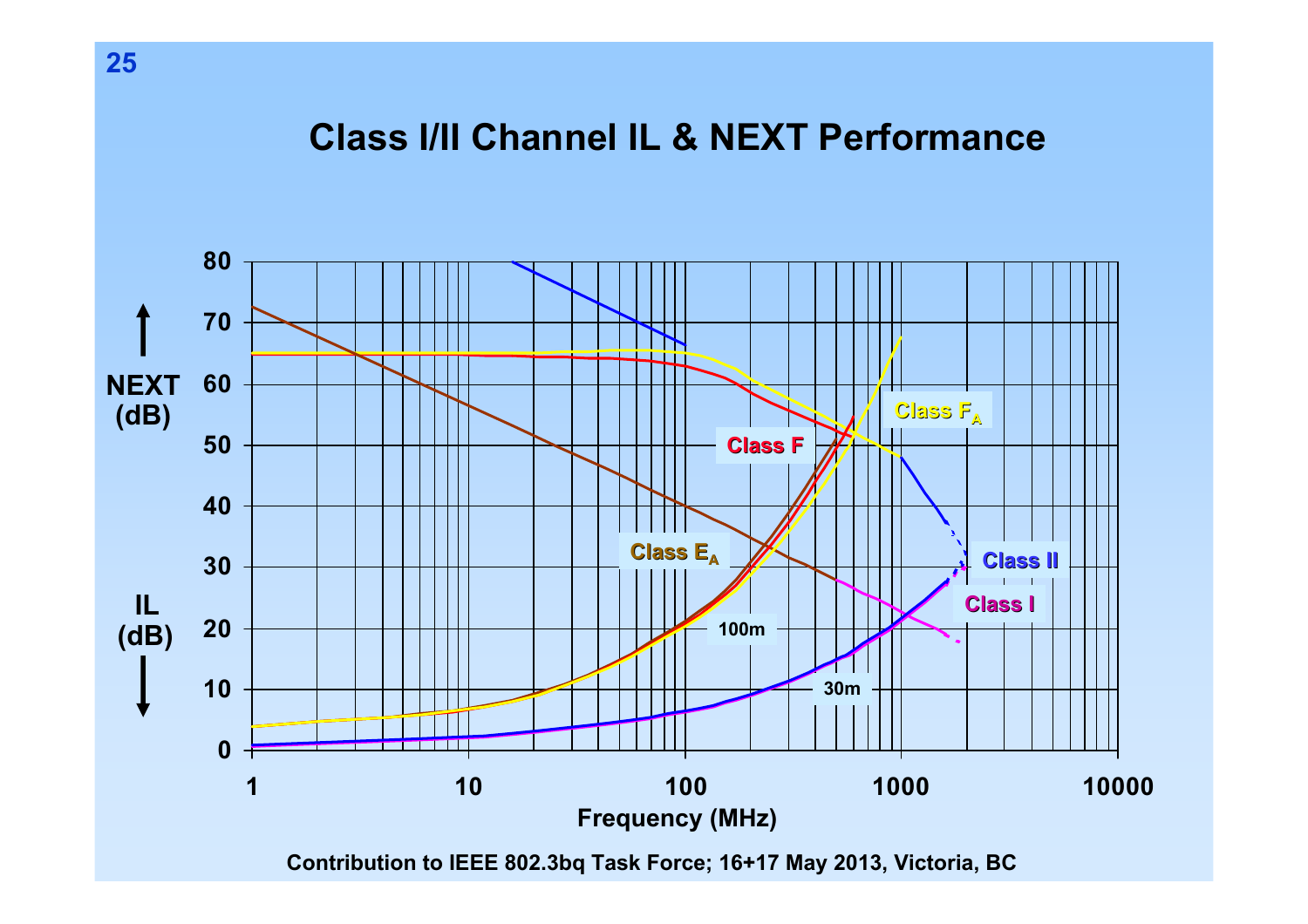**Class I/II PSANEXT Performance**



**Contribution to IEEE 802.3bq Task Force; 16+17 May 2013, Victoria, BC**

**26**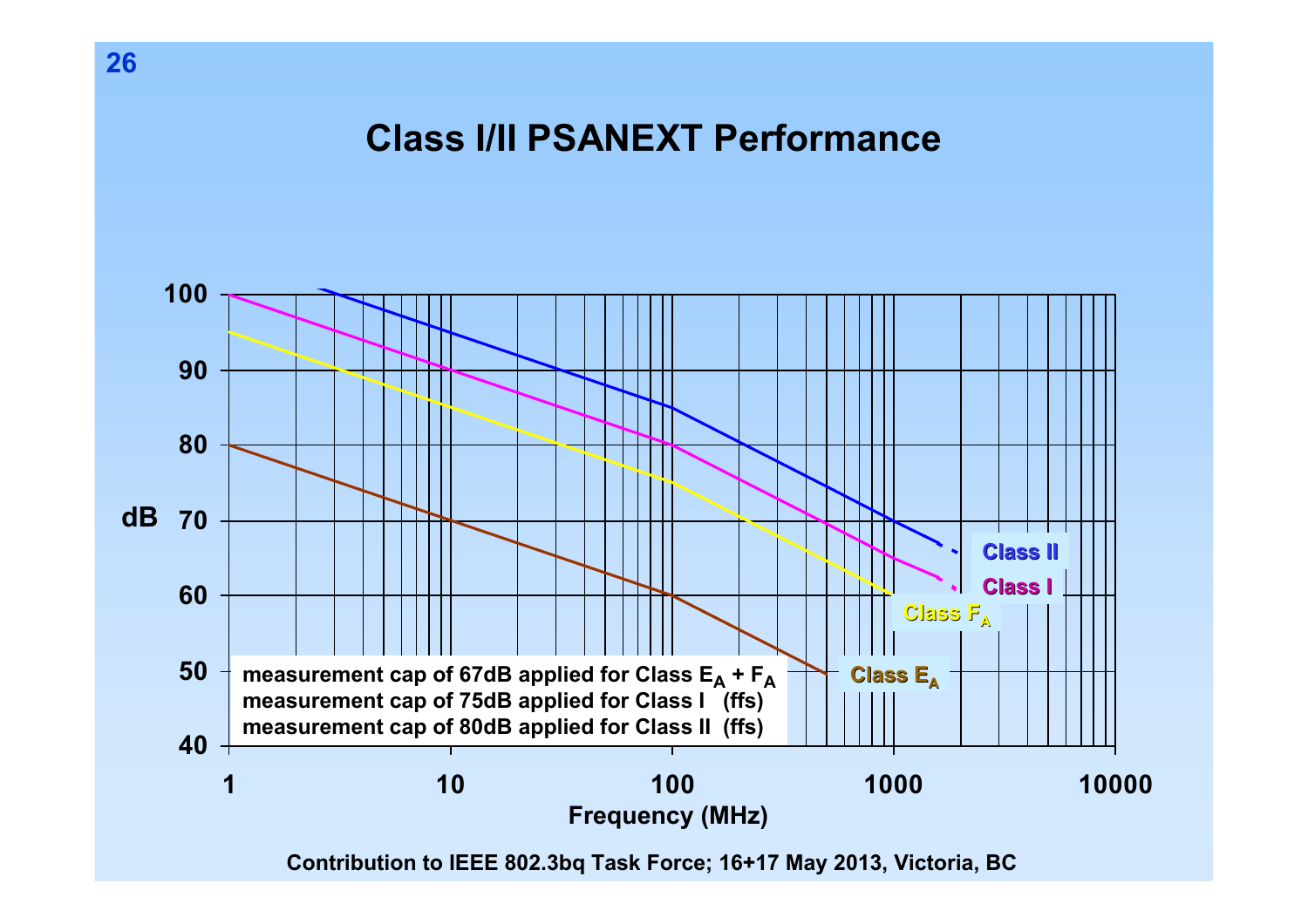**Class I/II PSAACR-F Performance**



**Contribution to IEEE 802.3bq Task Force; 16+17 May 2013, Victoria, BC**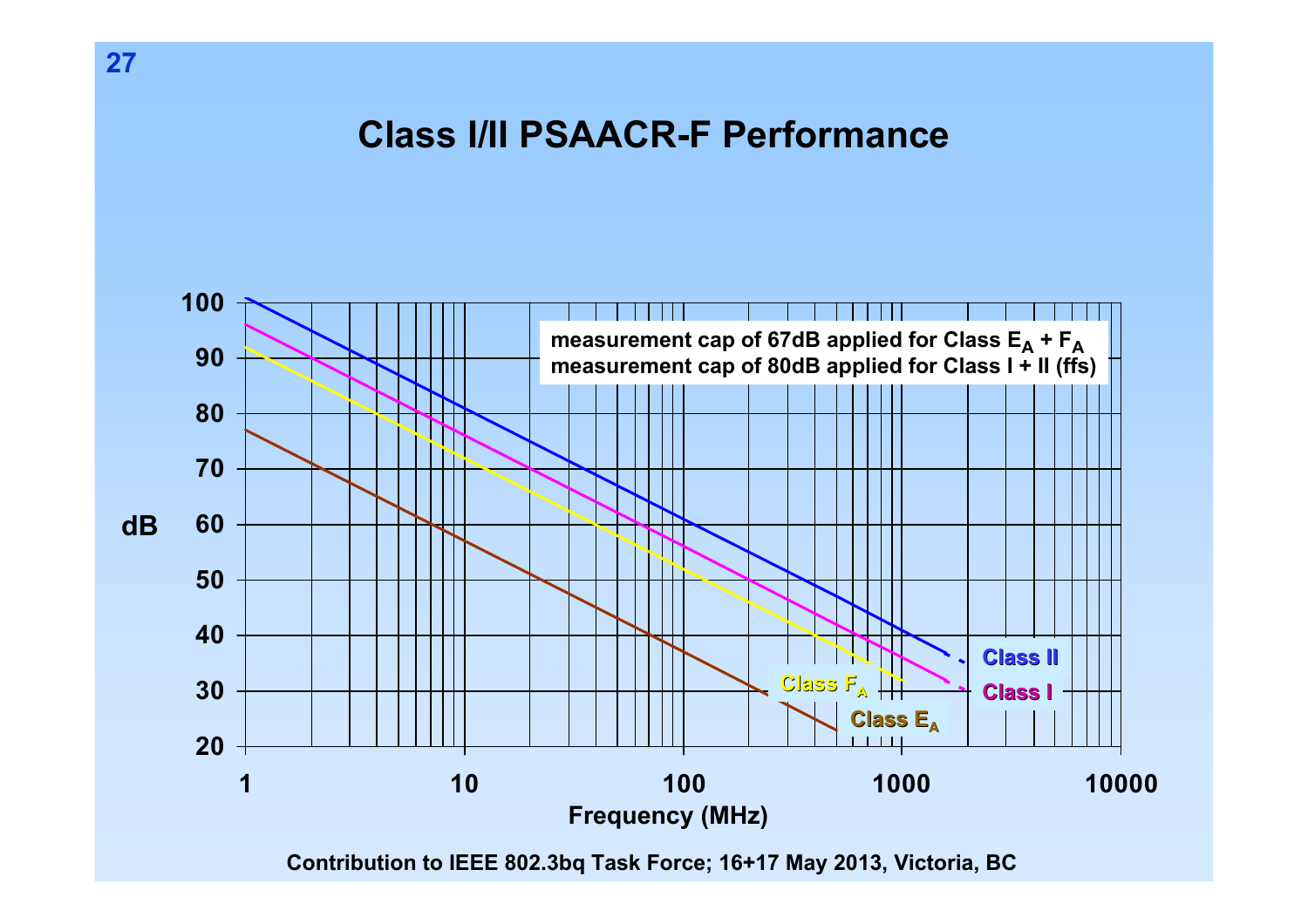#### **Alien Crosstalk Verification**

**If coupling attenuation for Class I channels is 10dB better \*, or for Class II channels is 15d B better \*, then the requirements for alien crosstalk are met by design. \* 90-20log(f)**

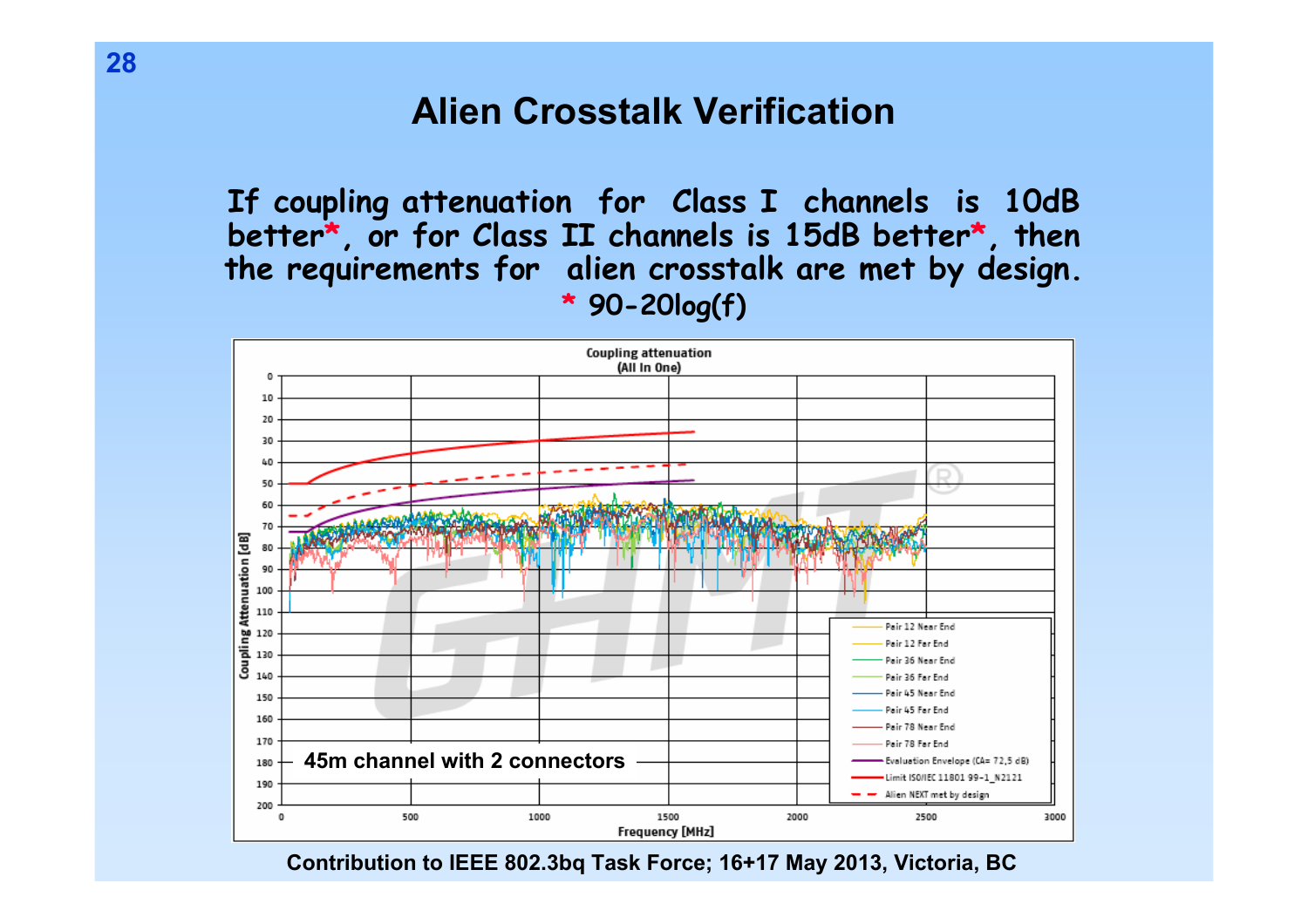# **Capacity Assessment**

|                               | Case 1:<br><b>Fixed Assumptions</b> | Case 2:<br><b>Variable Assumptions</b> |  |
|-------------------------------|-------------------------------------|----------------------------------------|--|
| <b>NEXT Noise Suppression</b> | $CN = 40dB$                         | $CN = variable$                        |  |
| <b>FEXT Noise Suppression</b> | $CF = 25dB$                         | $CF = variable$                        |  |
| <b>Echo Noise Suppression</b> | $CR = 55dB$                         | $CR = variable$                        |  |
| <b>Transmit Signal Power</b>  | $Tp = 3dBm$                         | $Tp = 3dBm$                            |  |
| <b>Background Noise PSD</b>   | $BN = -150dBm/Hz$                   | $BN = -150dBm/Hz$                      |  |
| <b>PSANEXT Noise</b>          | ignored due to<br>screening         | ignored due to<br>screening            |  |
| <b>PSAACRF Noise</b>          | ignored due to<br>screening         | ignored due to<br>screening            |  |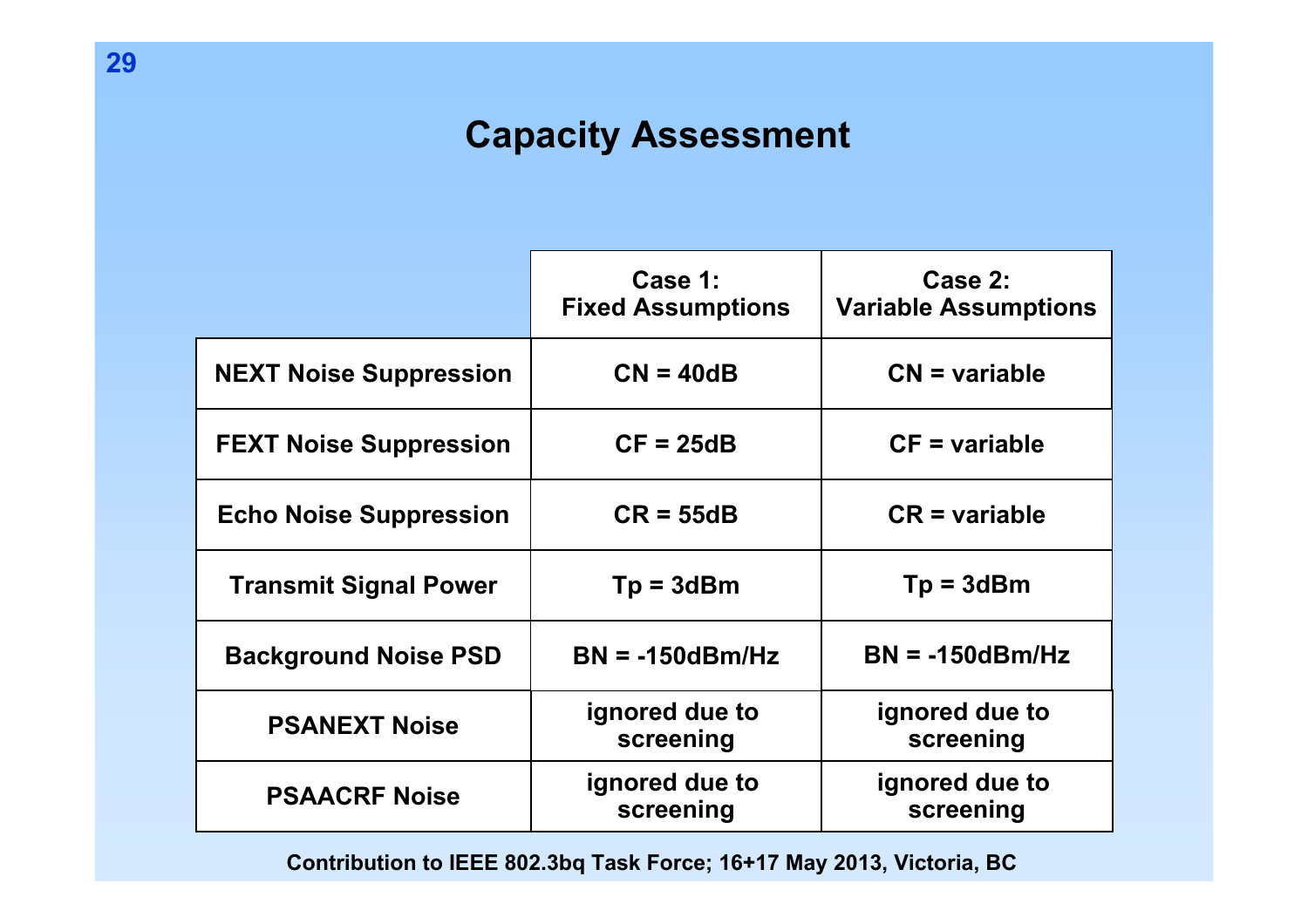**Legacy Cat 6A to 500 MHz**

**Insufficient capacity to support 40G!**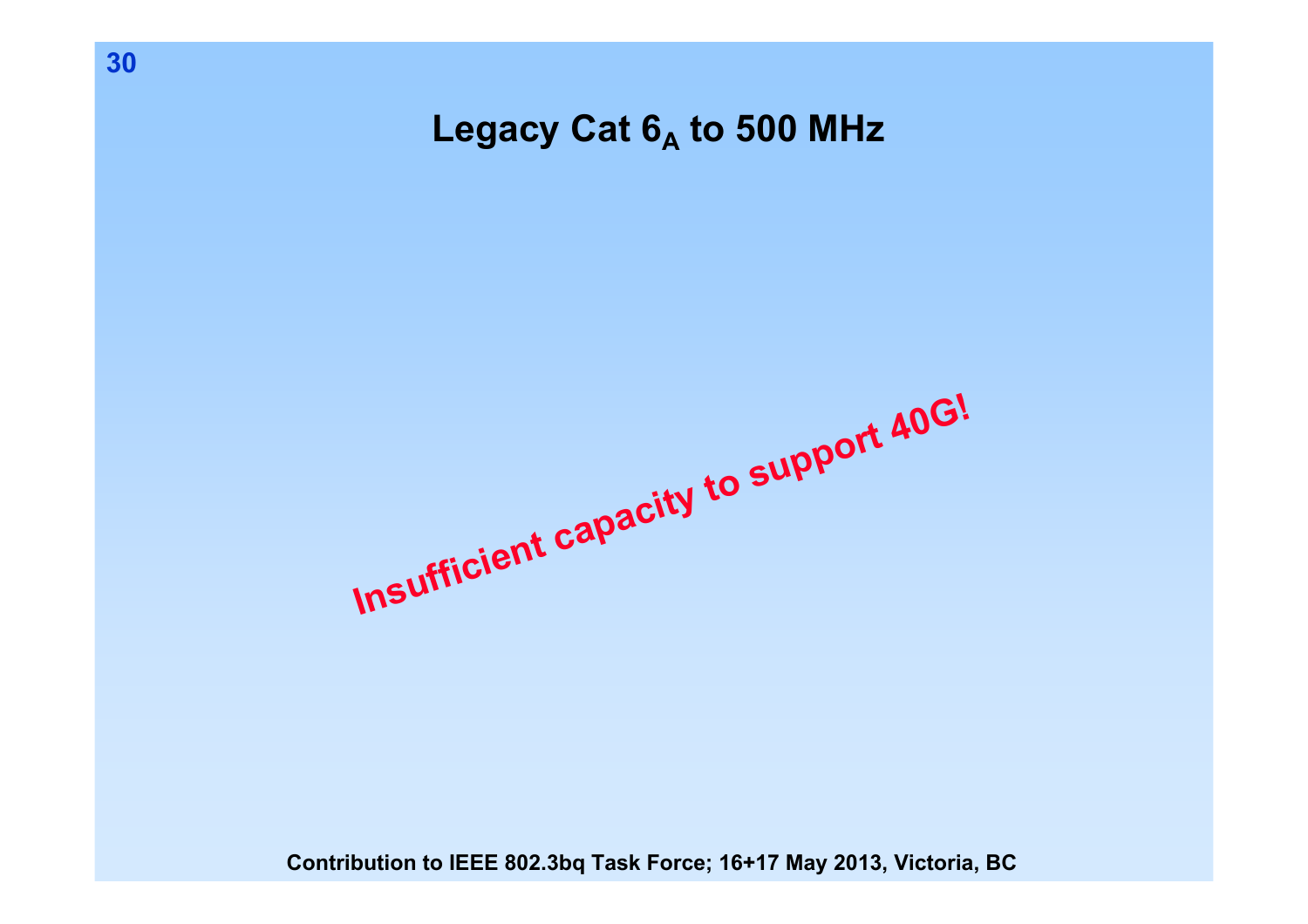# Legacy Cat 7<sub>A</sub> to 1000 MHz (Case 1)

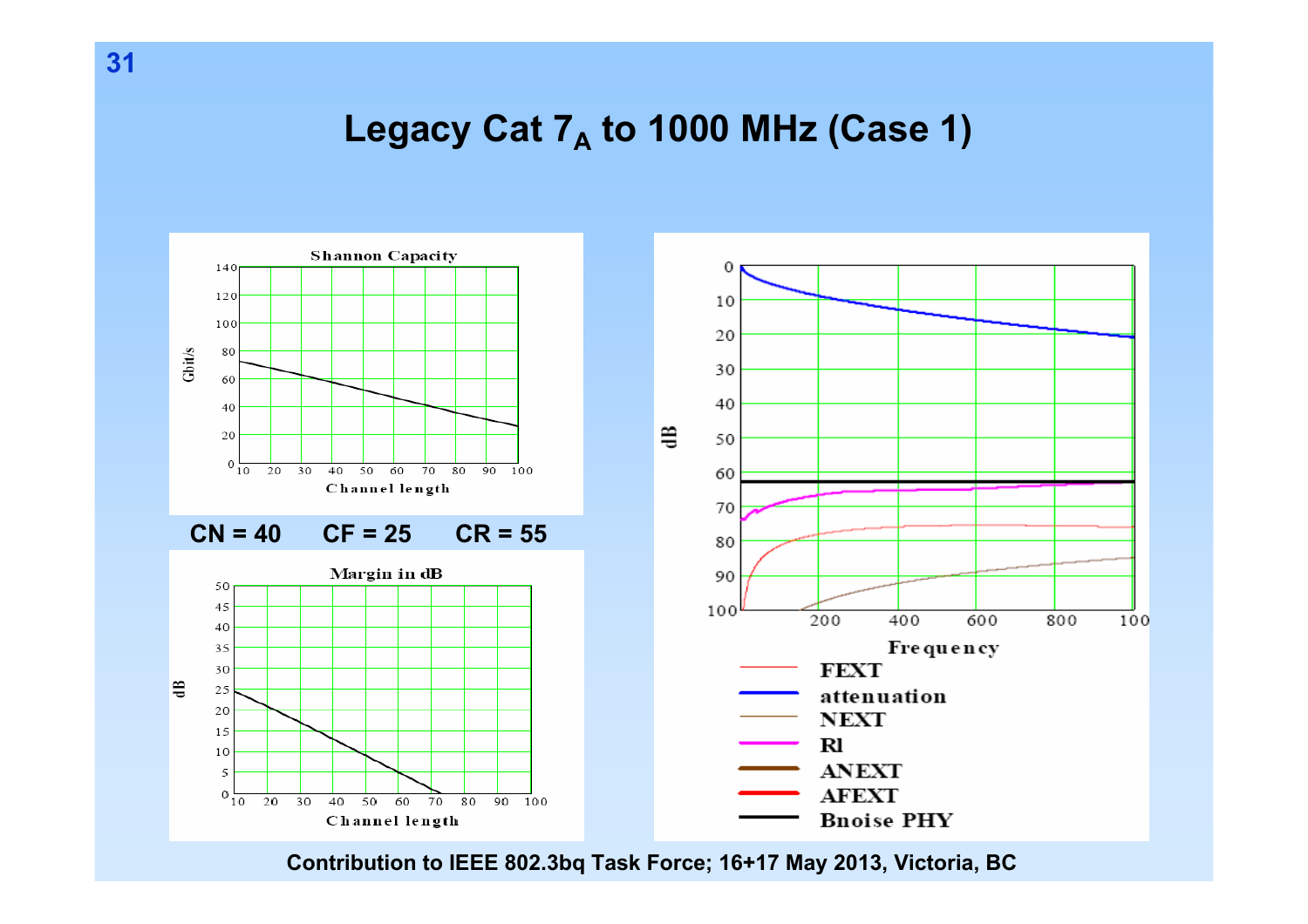# Legacy Cat 7<sub>A</sub> to 1000 MHz (Case 2)

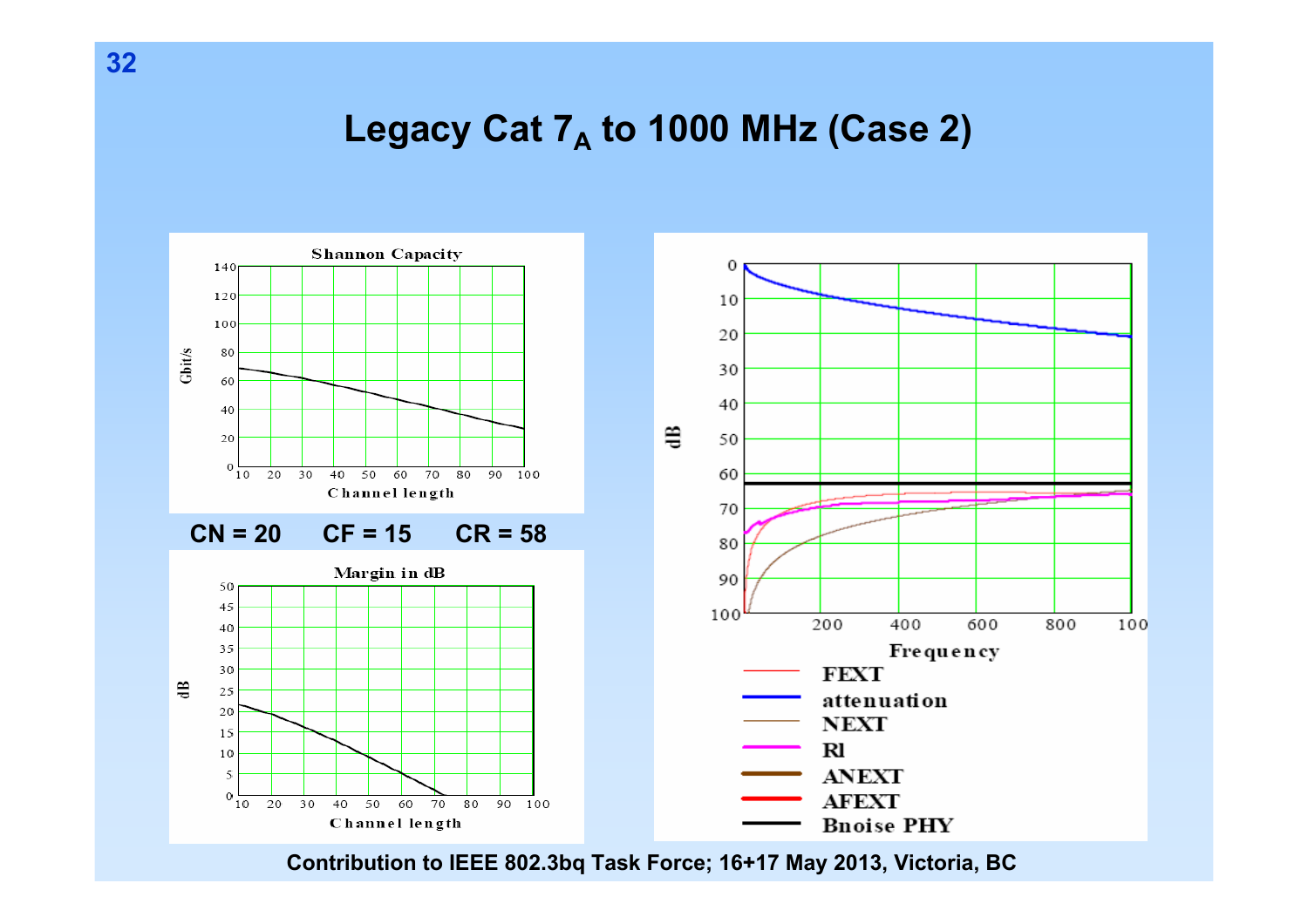Legacy Cat 7<sub>A</sub> to 1600 MHz

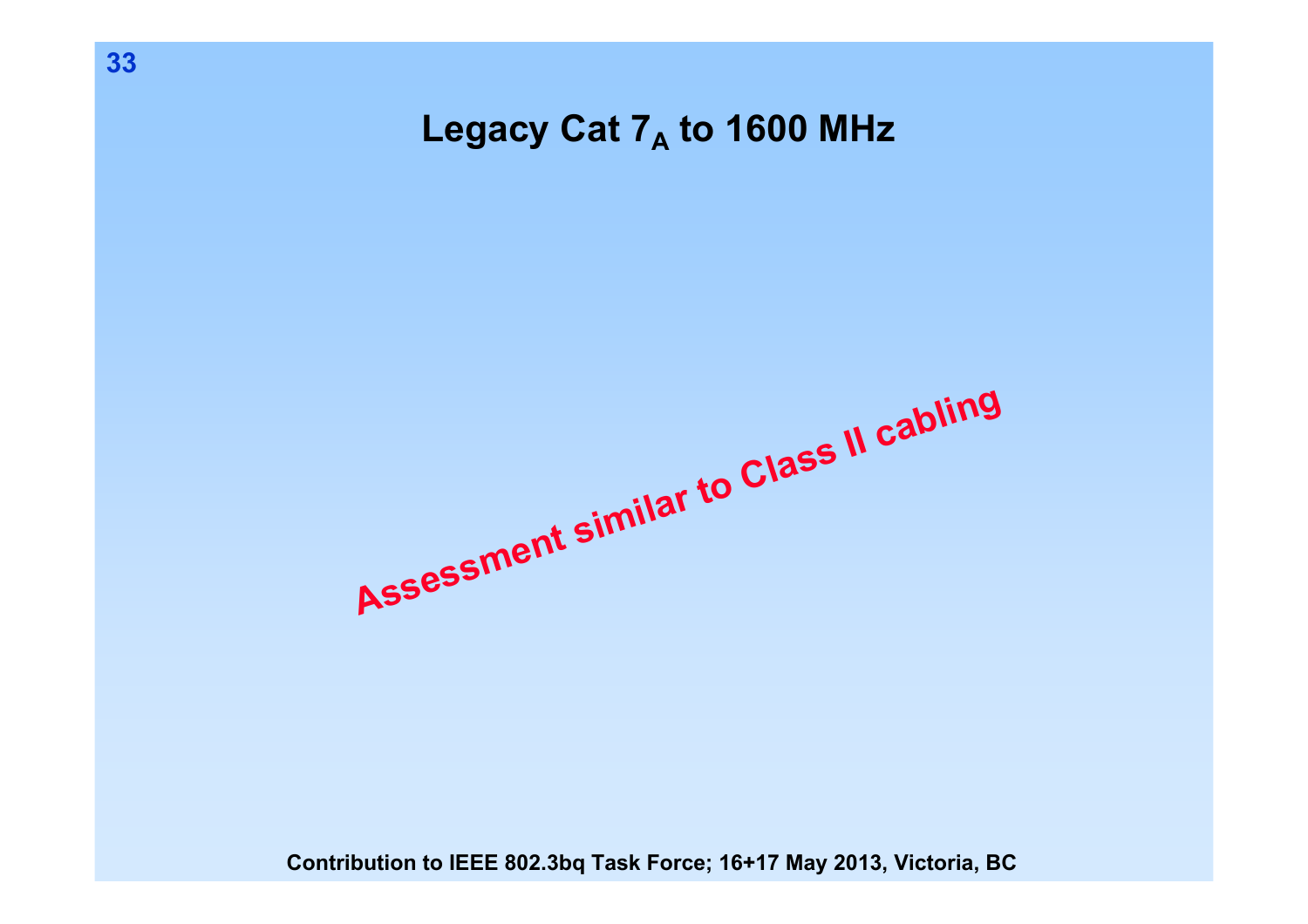# **Class I/II to 2000 MHz (Case 1)**

| Parameter                    | Class I                                                                          |     |     | Class II                                     |     |     |
|------------------------------|----------------------------------------------------------------------------------|-----|-----|----------------------------------------------|-----|-----|
| Max frequency<br>GHz         | 1,2                                                                              | 1,6 | 2,0 | 1,2                                          | 1,6 | 2,0 |
| Background noise<br>level dB | 62                                                                               | 61  | 60  | 62                                           | 61  | 60  |
| CN dB                        | 40                                                                               | 40  | 40  | 40                                           | 40  | 40  |
| $CF$ $dB$                    | 25                                                                               | 25  | 25  | 25                                           | 25  | 25  |
| CR dB                        | 55                                                                               | 55  | 55  | 55                                           | 55  | 55  |
| Comment                      | FEXT limited $f < 1,6$ GHz<br>NEXT limits at higher frequencies<br>$f > 1.6$ GHz |     |     | NEXT and FEXT cancellation could<br>be lower |     |     |
| Margin at 30 m dB            | 13                                                                               | 16  | 17  | 20                                           | 23  | 23  |

**Background noise level = Tp – BN – 10log(f)** 

**Margin to Capacity based on bliss\_01\_0912\_NGBT**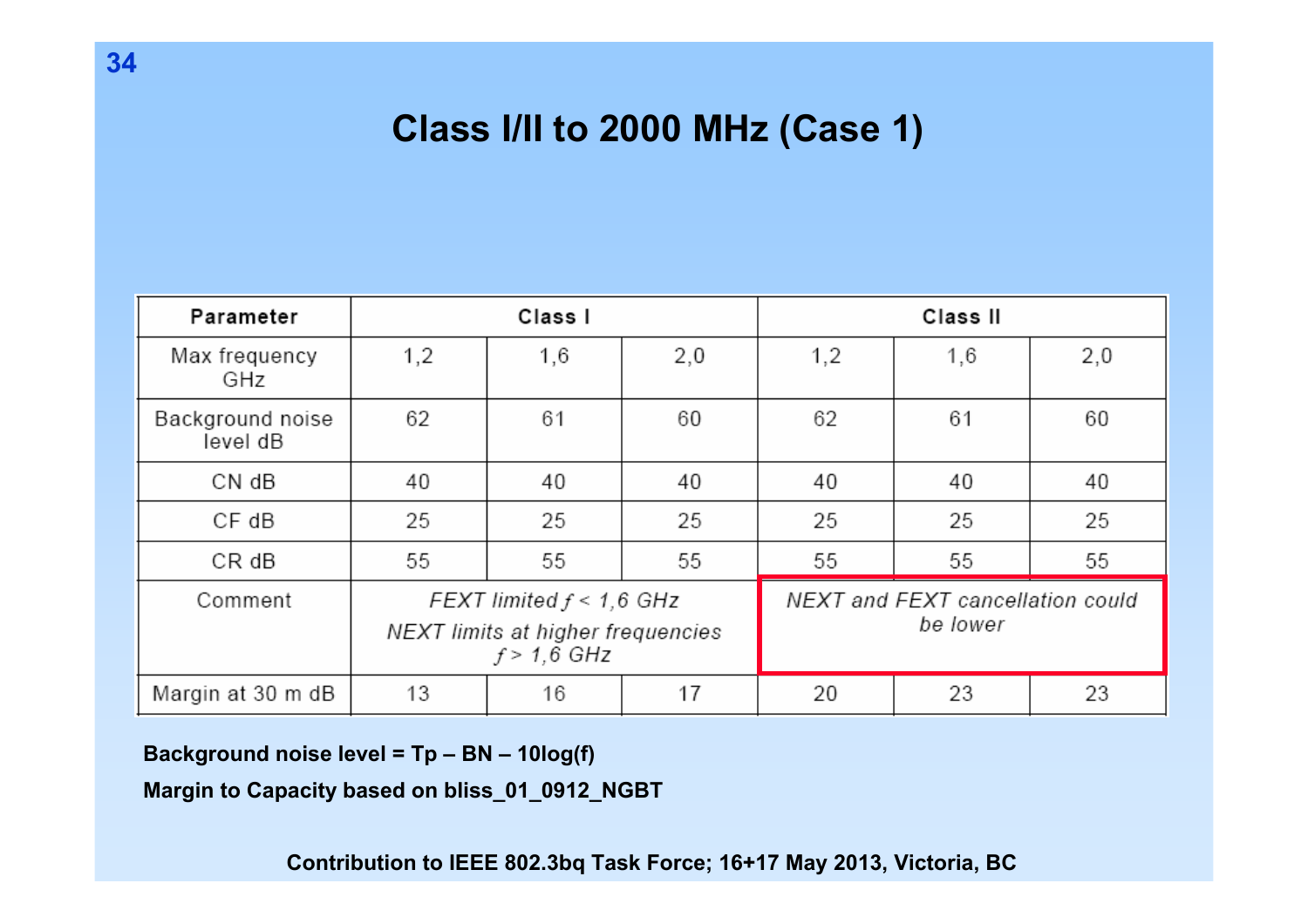# **Class I/II to 2000 MHz (Case 2)**

| Parameter                    | Class I |     | Class II |     |     |     |
|------------------------------|---------|-----|----------|-----|-----|-----|
| Max frequency<br>GHz         | 1,2     | 1,6 | 2,0      | 1,2 | 1,6 | 2,0 |
| Background noise<br>level dB | 62      | 61  | 60       | 62  | 61  | 60  |
| CN dB                        | 51      | 50  | 49       | 31  | 30  | 29  |
| $CF$ $dB$                    | 36      | 35  | 34       | 15  | 14  | 13  |
| $CR$ $dB$                    | 59      | 58  | 57       | 57  | 56  | 55  |
| Margin at 30 m dB            | 20      | 22  | 22       | 20  | 22  | 22  |